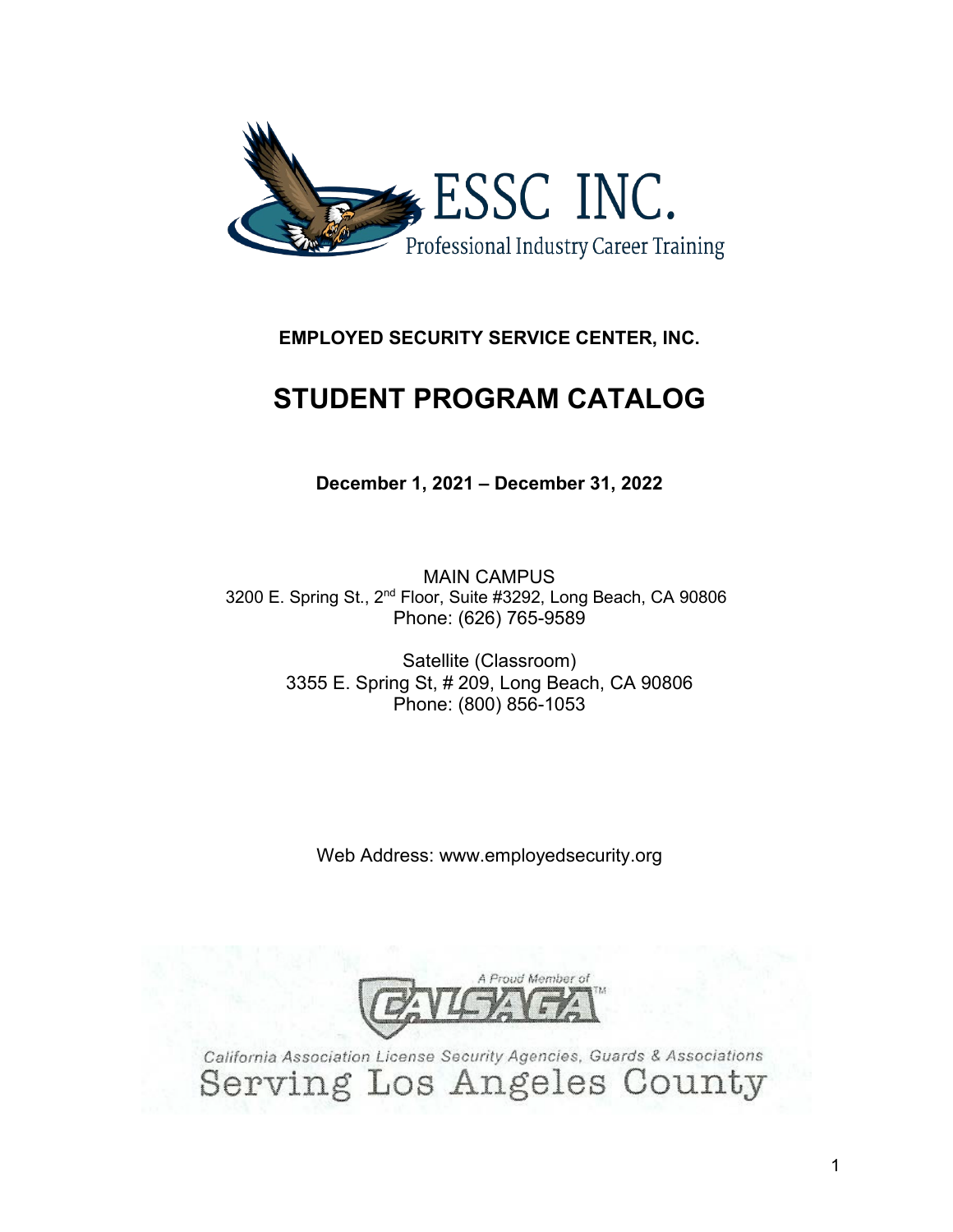### **TABLE OF CONTENTS**

| BUREAU FOR PRIVATE POSTSECONDARY EDUCATION (BPPE) APPROVAL 4    |  |
|-----------------------------------------------------------------|--|
|                                                                 |  |
|                                                                 |  |
| 5                                                               |  |
|                                                                 |  |
| 5                                                               |  |
|                                                                 |  |
|                                                                 |  |
| 5                                                               |  |
|                                                                 |  |
|                                                                 |  |
|                                                                 |  |
|                                                                 |  |
| PRIVATE SECURITY OFFICER (ARMED) & SCHOOL SECURITY OFFICER  8-9 |  |
|                                                                 |  |
| INDIVIDUAL CERTIFICATIONS FOR PRIVATE SECURITY OFFICER  10-11   |  |
| OSHA 10 HOUR GENERAL INDUSTRY SAFETY CARD 10-11                 |  |
| OSHA 30 HOUR GENERAL INDUSTRY SAFETY CARD  11-13                |  |
| LOGISTICS AND SUPPLY CHAIN PROFESSIONAL  13-14                  |  |
|                                                                 |  |
| CERTIFICATE PROGRAM: TUITION, BOOKS, SUPPLIES & MATERIALS15-16  |  |
|                                                                 |  |
|                                                                 |  |
|                                                                 |  |
|                                                                 |  |
|                                                                 |  |
|                                                                 |  |
|                                                                 |  |
| GRADES AND STANDARDS FOR STUDENT ACHIEVEMENT20                  |  |
|                                                                 |  |
|                                                                 |  |
|                                                                 |  |
|                                                                 |  |
|                                                                 |  |
|                                                                 |  |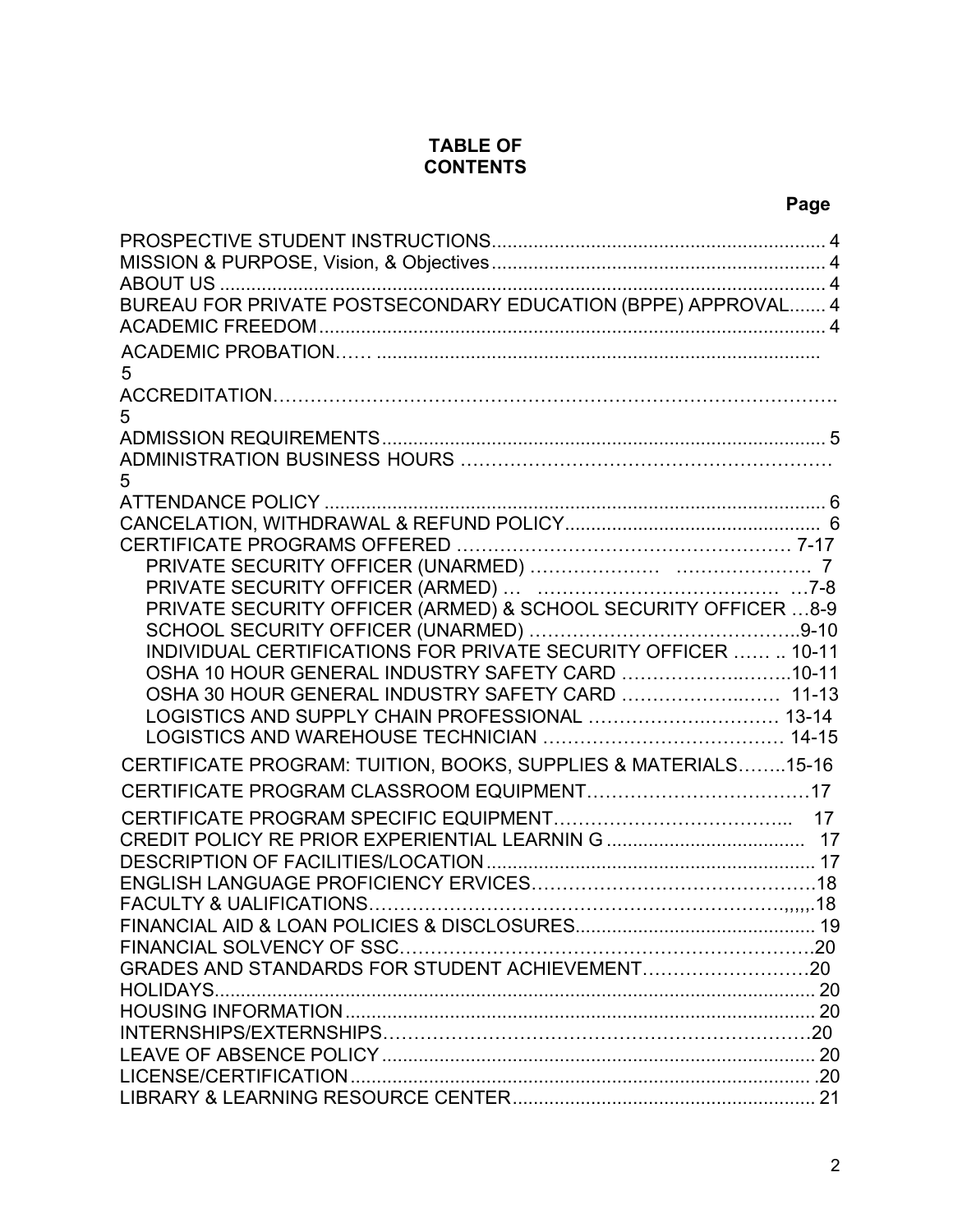| STUDENT COMPLAINT & GRIEVANCE PROCEDURE: STUDENT RIGHTS 21-22                                                                               |  |
|---------------------------------------------------------------------------------------------------------------------------------------------|--|
|                                                                                                                                             |  |
|                                                                                                                                             |  |
|                                                                                                                                             |  |
|                                                                                                                                             |  |
|                                                                                                                                             |  |
| TRANSFERABILITY OF CREDITS & CREDENTIALS EARNED                                                                                             |  |
|                                                                                                                                             |  |
|                                                                                                                                             |  |
|                                                                                                                                             |  |
| STUDENT & STAFF MEMBER SIGNATURES                                                                                                           |  |
| STUDENT PERFORMANCE FACT SHEETS 2019-2020<br><b>Completion Rates Placement Rates</b><br>License Examination Passage Rates Salaries Reported |  |

Acknowledgement of School Performance Fact Sheet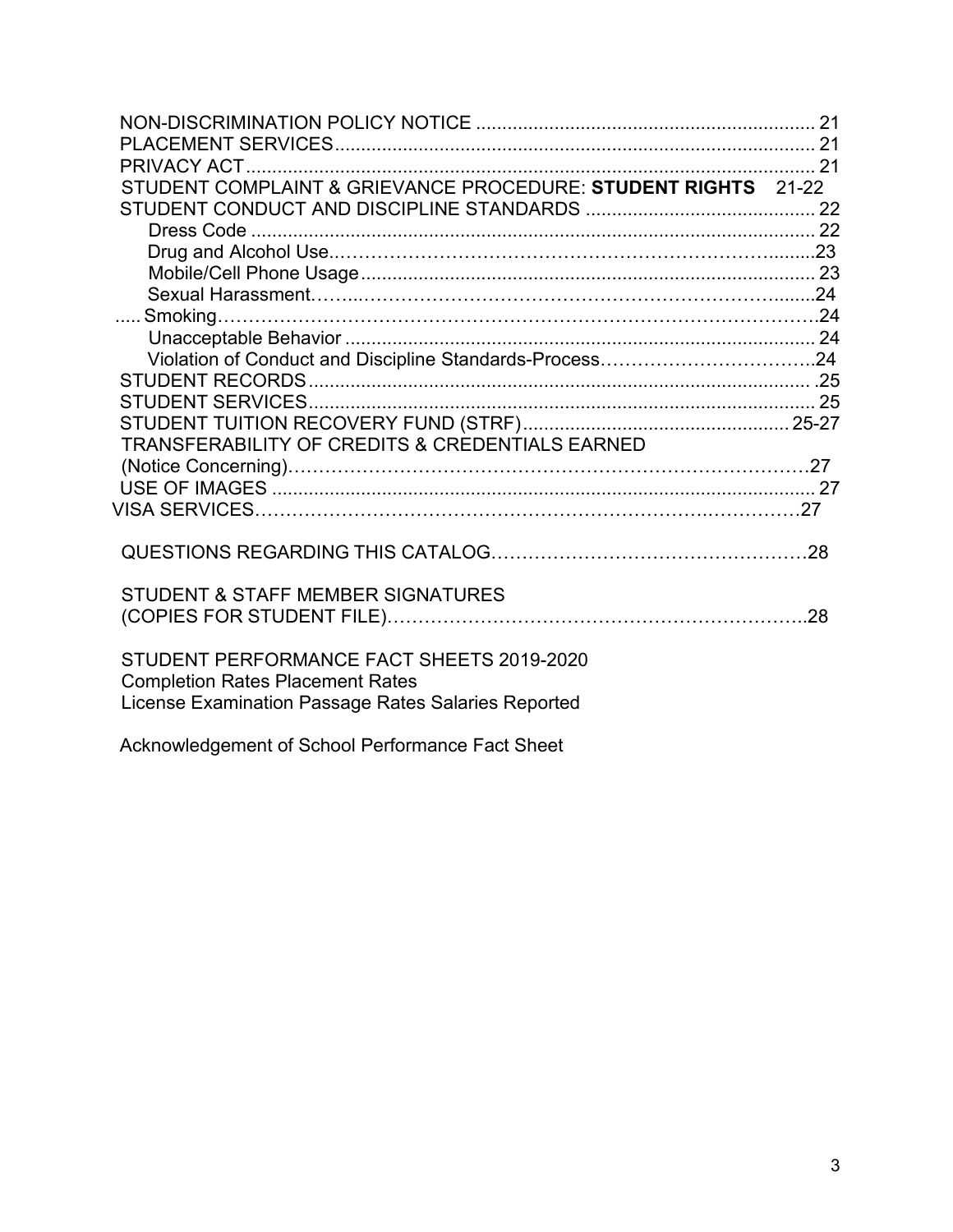### **PROSPECTIVE STUDENT INSTRUCTIONS.**

As a prospective student, you are encouraged to review this catalog prior to signing an Enrollment Agreement. You are also encouraged to review the School Performance Fact Sheet, which must be provided to you prior to signing an enrollment agreement**.**

<span id="page-3-0"></span>**MISSION & PURPOSE, Vision, & Objectives**. Provide highly skilled, trained, private security officers for all security and related professions throughout the State of California. Provide highly skilled and trained Logistics and Safety Professionals to enhance and improve the community and the life of the student.

**Our Vision for the Future:** Employed Security Service Center, Inc. (hereafter known as the Center) is a private institution that will be a resource for private and public partnerships, developing collaboration between education and industry, providing educational enrichment and improved quality of life for our students.

- Provide innovative student-centered teaching and support services to foster students' personal and social development;
- Provide programs and courses in varied schedules to meet students'needs
- Evaluate and update curricula, programs, and courses in response to workforce and industry needs
- Provide access to information in changing and emerging formats
- Continue to operate in a cost-effective manner

**About Us:** Classes are held at: Employed Security Service Center, Inc. (Center) located at 3200 E. Spring St., 2<sup>nd</sup> Floor, Suite #3292 Long Beach, CA 90806 (www.employedsecurity.org), Telephone Number: (626) 765-9589. Satellite Classroom is located at 3355 E. Spring St, #209, Long Beach, CA 90806, Telephone Number: (800) 856-1053. The Center is incorporated in the State of California as a "for profit corporation." Employed Security Service Center, Inc. has a license to operate a business from the City of Long Beach, (License #BU21608621), and is licensed by the Department of Consumer Affairs, Bureau of Security & Investigative Services: Training Facility Baton (TFB #1337); Training Facility Firearms (TFF 1531). The Center is a member of California Association Licensed Security Agencies, Guards, and Associations (CALSAGA).

### **BUREAU FOR PRIVATE POSTSECONDARY EDUCATION (BPPE) APPROVAL**

Employed Security Service Center, Inc.is a private institution and is approved to operate by the Bureau for Private Postsecondary Education (BPPE). "Approved" means the school operates in compliance with the standards established under the law for occupational instruction and postsecondary educational institutions.

**ACADEMIC FREEDOM.** The Center is committed to assuring full academic freedom to all faculty members. Confident in the qualifications and expertise of its faculty members, the Center encourages its faculty to exercise their individual judgments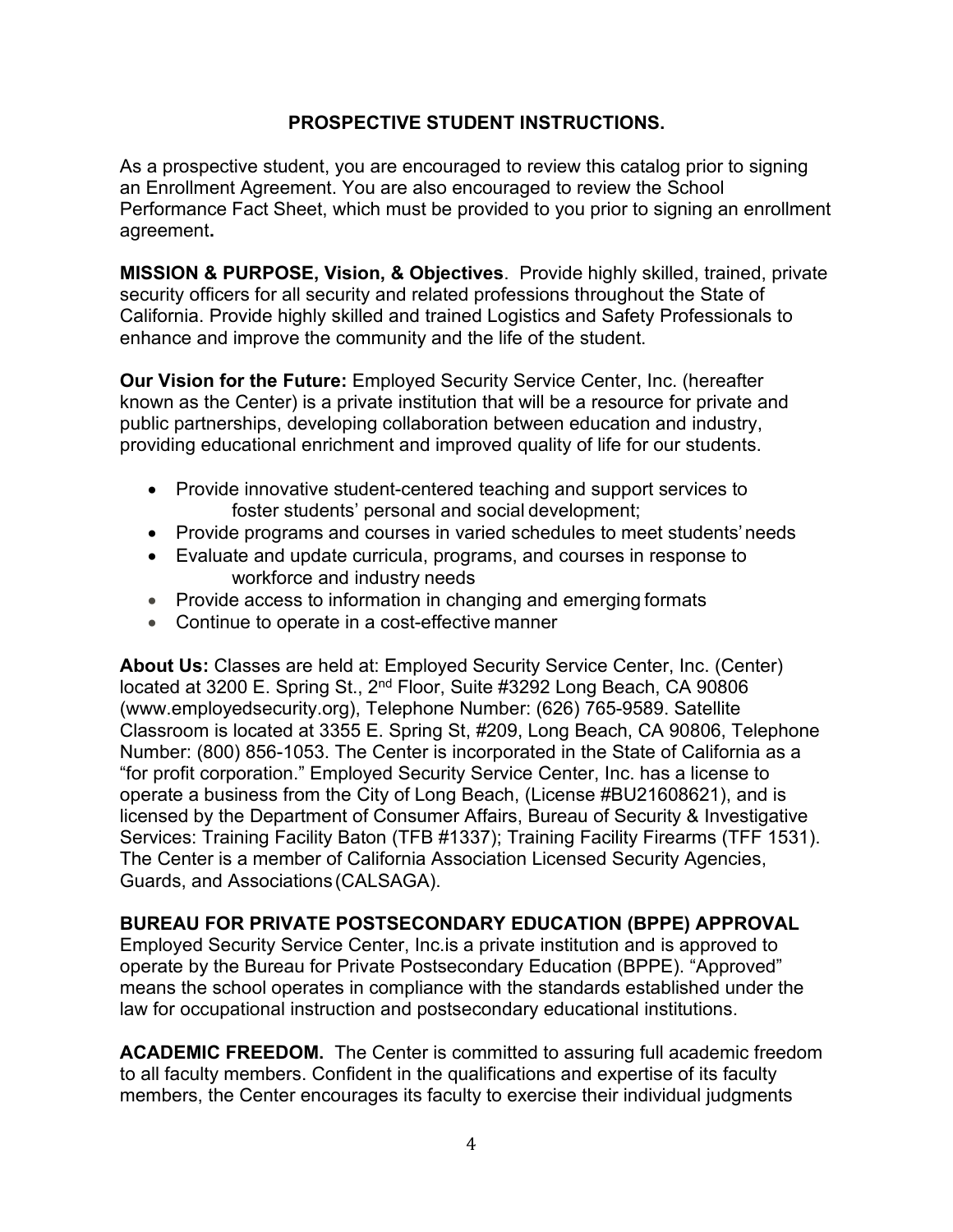regarding the content of the assigned courses, organization of topics, and instructional methods, providing only that these judgments are made within the context of the course descriptions as currently published, and providing that the instructional methods are those sanctioned by the institution, methods for which the Center has received oversight approval.

The Center encourages instructors and students to engage in discussion and dialog. Students and faculty members alike are encouraged to freely express views, however controversial, if they believe it would advance understanding in their specialized discipline or sub-disciplines.

**ACADEMIC PROBATION**. In the event a student fails to meet satisfactory progress, students in certificate programs will be placed on probation for one module. By the end of the probationary period, the student must meet satisfactory progress. Students are encouraged to repeat any course or receive private tutoring to meet satisfactory progress in all modules.

**ACCREDITATION.** Employed Security Service Center, Inc. does not offer degree programs and is NOT accredited by any accrediting agency recognized by the United States Department of Education.

<span id="page-4-0"></span>**ADMISSION REQUIREMENTS.** The Center courses are available to all interested parties who complete the Admissions Interview and Requirements. A referral from a Worksource Center (WIOA), Non-Profit Agency, or Employer automatically determines eligibility as these organizations pre-screen referrals. The information and documentation required**:** Completed and signed Enrollment Agreement, receipt of this Catalog (student signed receipt), School Performance Fact Sheet (student receipt initialed by the student), and a tour of the school.

Students must be age 18 and over and provide a Government issued picture identification indicating that the student is 18 years of age or older: Passport, Driver's License, or State issued Identification Card. Veterans will be asked to provide a copy of their DD214. The Center may request your Birth Certificate, Passport, or Green Card to obtain the State issued Guard Card, Baton Permit, or Firearms Permit.

Felony/Misdemeanor Disclosure: Students who have had a felony may not be able to pass the Background Check required to obtain the Guard Card, Baton Permit, or Firearms Permit for security training.

Students who owe back Child Support may only receive the Guard Card up to 6 months until they resolve the Child Support issues.

### **ADMINISTRATION BUSINESS HOURS**

Monday – Friday: 8:00am to 5:00pm (Closed during lunch 12:00-1:00pm)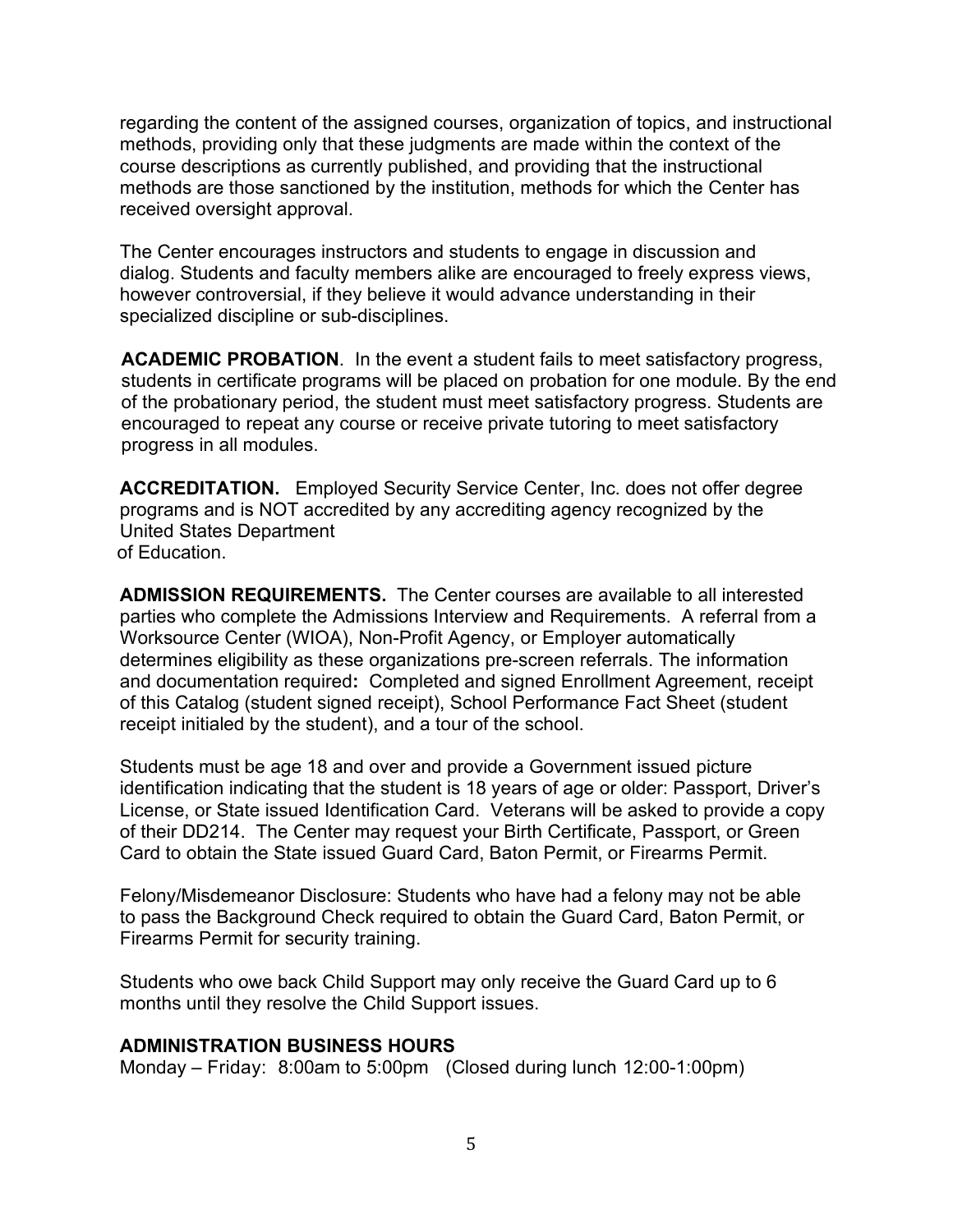<span id="page-5-0"></span>**ARTICULATION/TRANSFER AGREEMENTS.** The Center does not have any articulation or transfer agreements.

<span id="page-5-1"></span>**ATTENDANCE POLICY.** Any missed days or missed coursework must be made up. All courses require 100% attendance to all classes and demonstrations. Students are expected to attend scheduled classes at the scheduled starting time and to continue as scheduled throughout the day. Attendance is recorded daily. It is the students' responsibility to telephone in advance to notify the instructor of an absence or tardy. It is the students' responsibility to sign the attendance sign-in sheet daily, located in all classrooms.

### **CANCELATION, WITHDRAWAL & REFUND POLICY**

**Students Right to Cancel:** The student has the right to cancel and obtain a refund of charges paid through attendance at the first class or the seventh day after enrollment, whichever is later. Any student wishing to cancel or withdraw from class should deliver or send by United States postal delivery a written notice of cancellation or withdrawal to the Employed Security Service Center, Inc., Main Campus, 3200 E. Spring St., 2<sup>nd</sup> Floor Suite #3292, Long Beach, CA 90806; or cancelation or withdrawal may be demonstrated by the student's conduct, including, but not necessarily limited to, a student's lack of attendance.

The institution shall refund 100 percent of the amount paid for institutional charges, less a reasonable deposit or application fee not to exceed two hundred fifty dollars (\$250). The Center shall issue a refund for unearned institutional charges if the student cancels an enrollment agreement or withdraws during a period of attendance. The refund policy for students who have completed 60 percent or less of the period of attendance shall be a pro rata refund. The institution shall pay or credit refunds within 45 days of a student's written notification of cancellation or withdrawal.

If the student has received federal student financial aid funds, the student is entitled to a refund of monies not paid from federal student financial aid program funds.

The student shall have the right to cancel the agreement and receive a full refund of student paid fees before the first lesson and materials are received and/or outside licensing or testing fees are paid on the student's behalf.

Cancellation is effective on the date written notice of cancellation is delivered or received. The Center will make the refund as per the calculation consistent with the California Code of Regulations. If the institution delivered the first lesson and materials before an effective cancellation notice was received, the institution shall make a refund within 45 days after the student's return of the materials. Should a student cancel or withdraw from the program and be eligible for a refund, the refund will be paid to the student, department, or agency that paid the fees.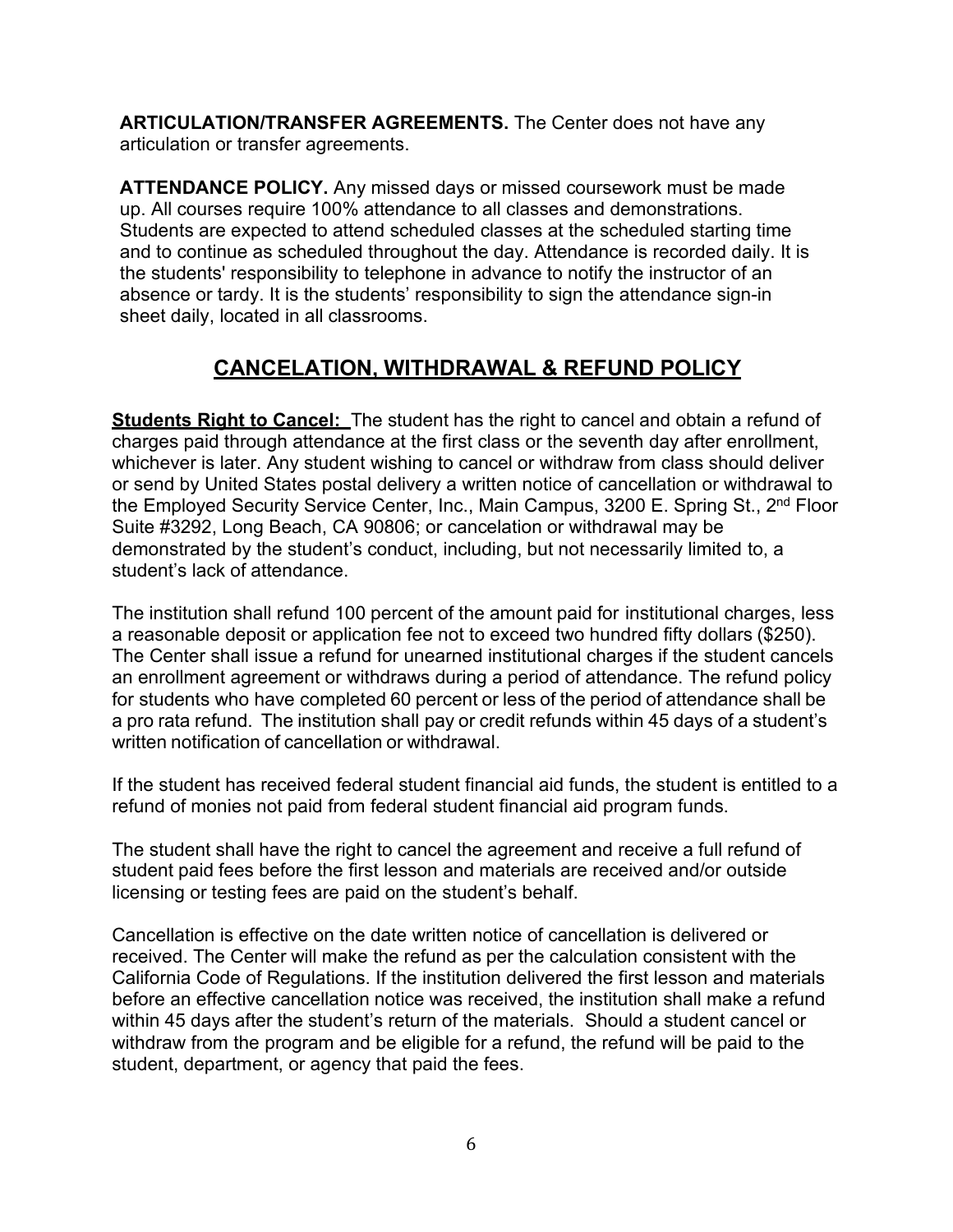### **PROGRAMS OFFERED**

**The Method of Instruction for all programs:** Lecture/discussion; guided discussion, case study, and demonstration/performance. Observation of student performance and interaction; Hands on with equipment (when required) and practical application training.

### **Program Title/ Description: Private Security Officer (Unarmed)**

SOC CODE # 33-9032………………………………………………Total Clock Hours: 40 **Program Objective:** BSIS State Certified Permits

**Purpose:** Prepare students for employment

**Outcomes:** BSIS identifies 40 hours of mandated training in the first year of receiving a California Security Guard Card; this program meets that requirement. Upon successful completion of this program, the student will be able to perform the duties of an Unarmed Private Security Officer. (Business Professions Code Section 7581, 7583.6, 7683.7). Additional requirement to receive the state security guard card—fingerprint and background check clearance.

**Components of Instruction:** Powers to Arrest -- 4 hours Weapons of Mass Destruction & Terrorism Awareness -- 4 hours Communications & Its Significance -- 4 hours Public Relations-- 4 hours Observation & Documentation – 4 hours Trespass – 4 Hours Liability/Legal Aspects  $-4$  hours Arrest, Search & Seizure  $-4$  hrs Crowd Control – 4 hrs Parking/Traffic Control – 2 hrs. Radio Procedures – 2 hrs.

**Final Exam & Graduation, Licensure Requirements:** 100% Score on State of California Powers to Arrest and Weapons of Mass Destruction tests; completion of Clock Hours; competency in all curriculum topics.

### **Program Title/ Description: Private Security Officer (Armed)**  $SOC CODE # 33-9032$

**Program Objective:** BSIS State Certified Permits **Purpose:** Prepare students for employment.

**Outcomes:** Upon successful completion of this program, the student , the student resulting in 5 certificates. Student will be able to perform the duties of a Private Security Officer (Armed); certifications in addition to the Guard Card: Baton, Firearms, Chemical Agent, and First Aid CPR AED. Additional requirements to receive the state security guard card—fingerprint and background check clearance.

### **Components of Instruction:**

Powers to Arrest – 4 hours

Weapons of Mass Destruction & Terrorism Awareness - 4 hours

Firearms Training - 16 hours Chemical Agents - 4 hours

Baton Training - 8 hours First Aid CPR AED - 8 hours

Final Exam & Graduation, Licensure Requirements: 100% Score on State of California Powers to Arrest and Weapons of Mass Destruction tests: 85% Score on the Baton & Firearms Tests. Completion of all clock hours; competency in all curriculum topics.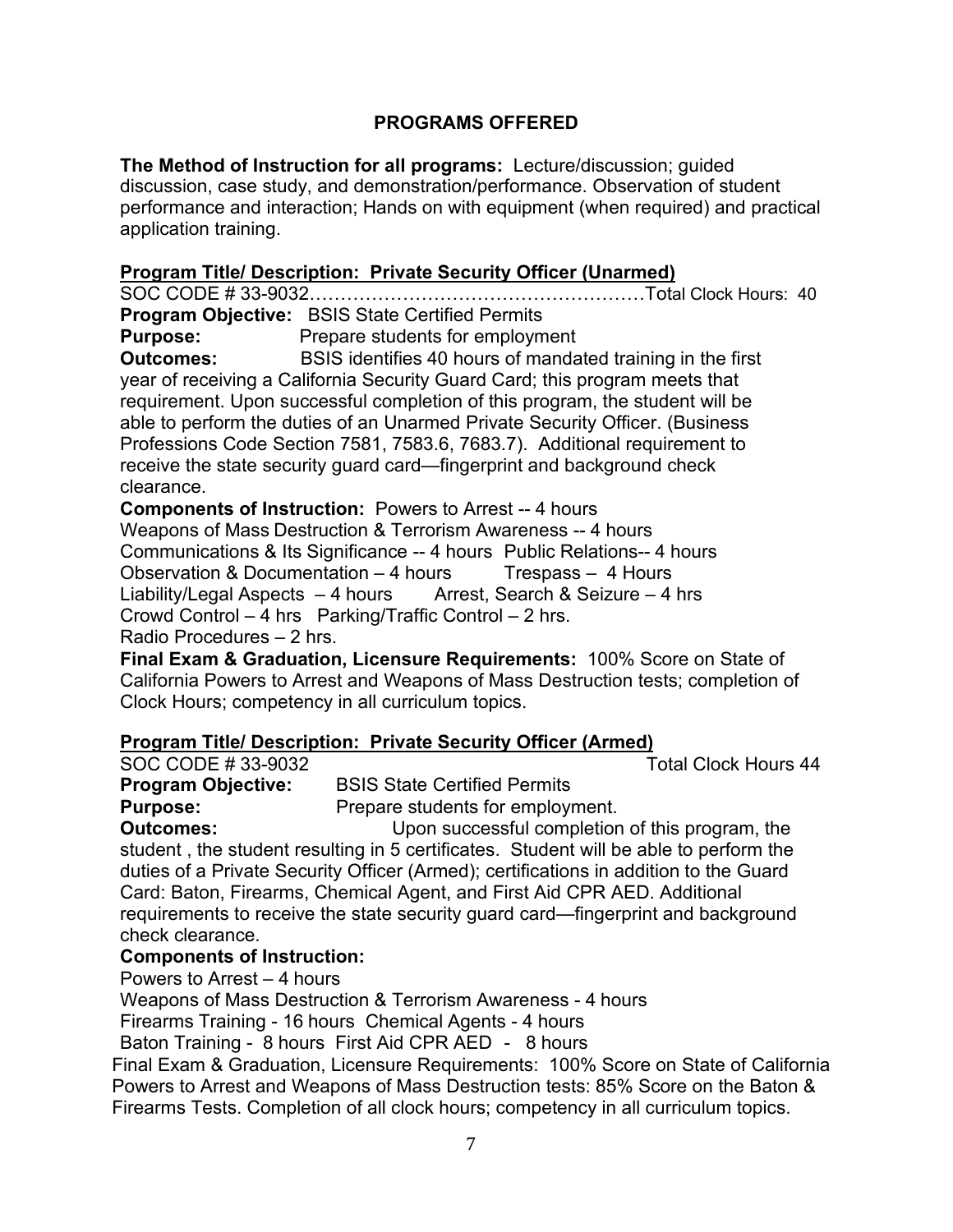### **Program Title/ Description: Private Security Officer (Armed) & School Security**

**Officer Training** SOC CODE # 33-9032 Total Clock Hours: 104<br>**Program Objective:** BSIS State Certified Permits

**Program Objective:** BSIS State Certified Permits<br>**Program Contact Purpose:** Prepare students for employn

Prepare students for employment. **Outcomes:** Upon successful completion of this program, the

student

will be able to perform the duties of a Private Security Officer Armed & School Security Officer. BSIS identifies 32 hours of training to take place in the first year of receiving the California Security Guard Card (8 hours of training); this program meets that requirement, and the student will have an additional 64 hours of training resulting in six certifications in addition to the Guard Card: School Security Officer, Baton, Firearms, Chemical Agent, First Aid CPR AED Certification, and Emergency Response HazMat certificate. Additional requirement to receive the state security guard card—fingerprint and background check clearance **Components of Instruction:** 40-hour training (noted above in Unarmed PSO)

64 additional hours of that includes: Firearms 16 hours Baton - 8 hours Chemical Agent - 4 hours Emergency Response HazMat - 4 hours

First Aid CPR AED - 8 hours SB1626………………………………24 hours Final Exam & Graduation, Licensure Requirements: 100% Score on State of California Powers to Arrest and Weapons of Mass Destruction tests: 85% Score on the Baton & Firearms Tests. Completion of all clock hours; competency in all curriculum topics.

**Program Title/ Description: School Security Officer (Unarmed)** 24 Hour

SOC CODE #33-9032 Total Clock Hours: 24 **Program Objective:** School Security Officer SB1626 Certificate **Outcomes:** Prepare students for employment as a School Security Officer (Unarmed); With the passage of SB 1626, California State Law now requires Campus Safety Officer in K-12 school districts or California Community College Districts to complete a course of training developed by BSIS. The law affects guards working on school property for more than 20 hours per week. The training requirement for guards employed pursuant to a contract between a K-12 school district or California Community College District and a private patrol operator. Completion of this training will allow an existing security guard (with a guard card) to be authorized to work within a school setting.

**Components of Instruction:** Role & Responsibility of School Security Officer 4hrs

Laws and Liability 8 hrs. Security Awareness in Educational Environment 3 hrs. Mediation/Conflict Resolution 4 hrs. Disasters and Emergencies 1 hr.

Dynamics of Student Behavior 3 hrs Examination 1 hr.

Final Exam & Graduation Requirements: Students will demonstrate competency in topic. Completion of clock hours required.

### **Program Title Description: (A-G)** 80C CODE # 33-9032

**Individual BSIS State Certified Permits for Private Security Officer** (Armed / Unarmed) (Scheduled with existing/ongoing classes as available.)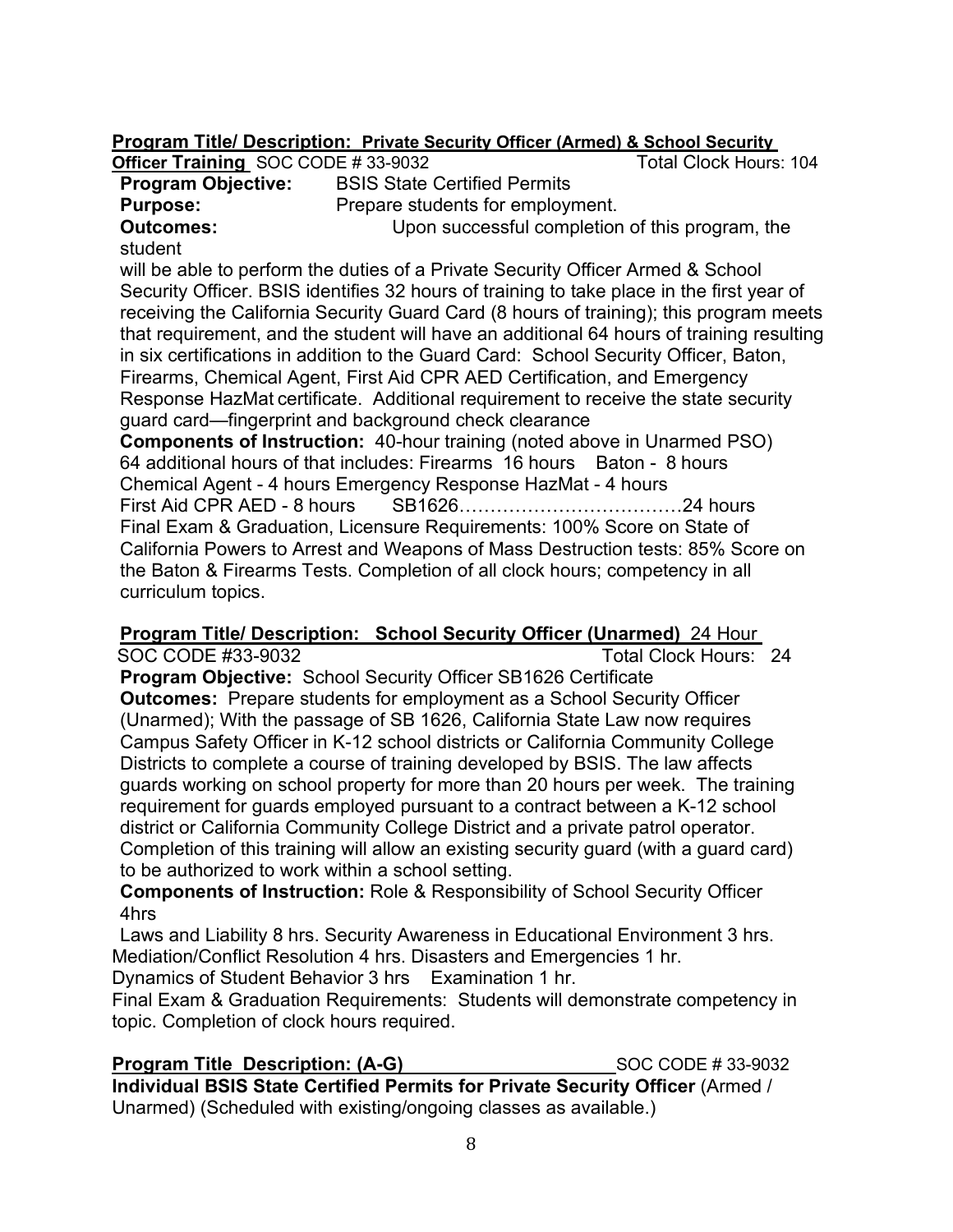**Program Objective:** Certification/Requalification/Continuing Education.

**Purpose:** Update/renew existing or expired certifications required to be employed as a Private Security Officer or complete extended required training for employment. **Outcomes:** Obtain new, renew, update existing or expired students' certifications for continued employment or to obtain employment.

| Program/Module<br>SOC CODE #33-9032 | A: Guard Card Only or<br><b>Annual Refresher</b> | 8 hours (Powers to Arrest and<br>Weapons of Mass Destruction) |
|-------------------------------------|--------------------------------------------------|---------------------------------------------------------------|
| SOC CODE #33-9032                   | <b>B: Chemical Agents***</b>                     | 2-4 hours                                                     |
| SOC CODE #33-9032                   | C: Firearms<br>Certification***                  | 16 hours                                                      |
| SOC CODE #33-9032                   | D: Firearms<br>Requalification (1 caliber)       | 2-4 hours                                                     |
| SOC CODE #33-9032                   | E: Baton Certification***                        | 8 hours                                                       |
| SOC CODE #33-9032                   | F: Baton Refresher***                            | 4-8 hours                                                     |
| SOC CODE #33-9032                   | G: First Aid CPR AED                             | 8 hours                                                       |

Final Exam & Graduation, Licensure Requirements: 100% Score on State of California Powers to Arrest and Weapons of Mass Destruction. 85% Competency on Baton & Firearms training. Completion of Clock Hours; competency in all curriculum topics.

### **Program Title /Description: OSHA 10**

SOC CODE # 29-9010 Total Clock Hours: 10

**Program Objective**: OSHA 10 General Industry Safety Card **Purpose:** This program provides entry level workers information about their rights, employer responsibilities, and how to file a complaint as well as how to identify, abate, avoid, and prevent job related hazards on a work site. The training covers a variety of safety and health hazards which a worker may encounter at a work site. Training should emphasize hazard identification, avoidance, control, and prevention, not OSHA standards.

**Outcomes:** Upon completion of this course students will demonstrate personal behaviors appropriate to the workplace; can identify and meet employer and safety needs; work effectively with others; demonstrate effective material handling, personal protection, and Hazard communication.

### **Components of Instruction:**

Intro to OSHA - 2 hours Walking and Working Surfaces, fall protection 1 hour Exit Routes, Emergency Action Plans, Fire Prevention Plans, & Fire Protection 1 hour Electrical - 1 hour Personal Protective Equipment 1 hour Hazard Communication/Globally Harmonized

System of Classification (GHS) - 1 hour Material Handling - 1 hour

Machine Guarding - 1 hour Confined Space - 1 hour

Final Exam & Graduation Requirements: Student achievement is measured using a Pass/Fail system. Students must participate in and understand all exercises to maintain satisfactory progress. No extra credit options for this course. Instructor must recommend makeup.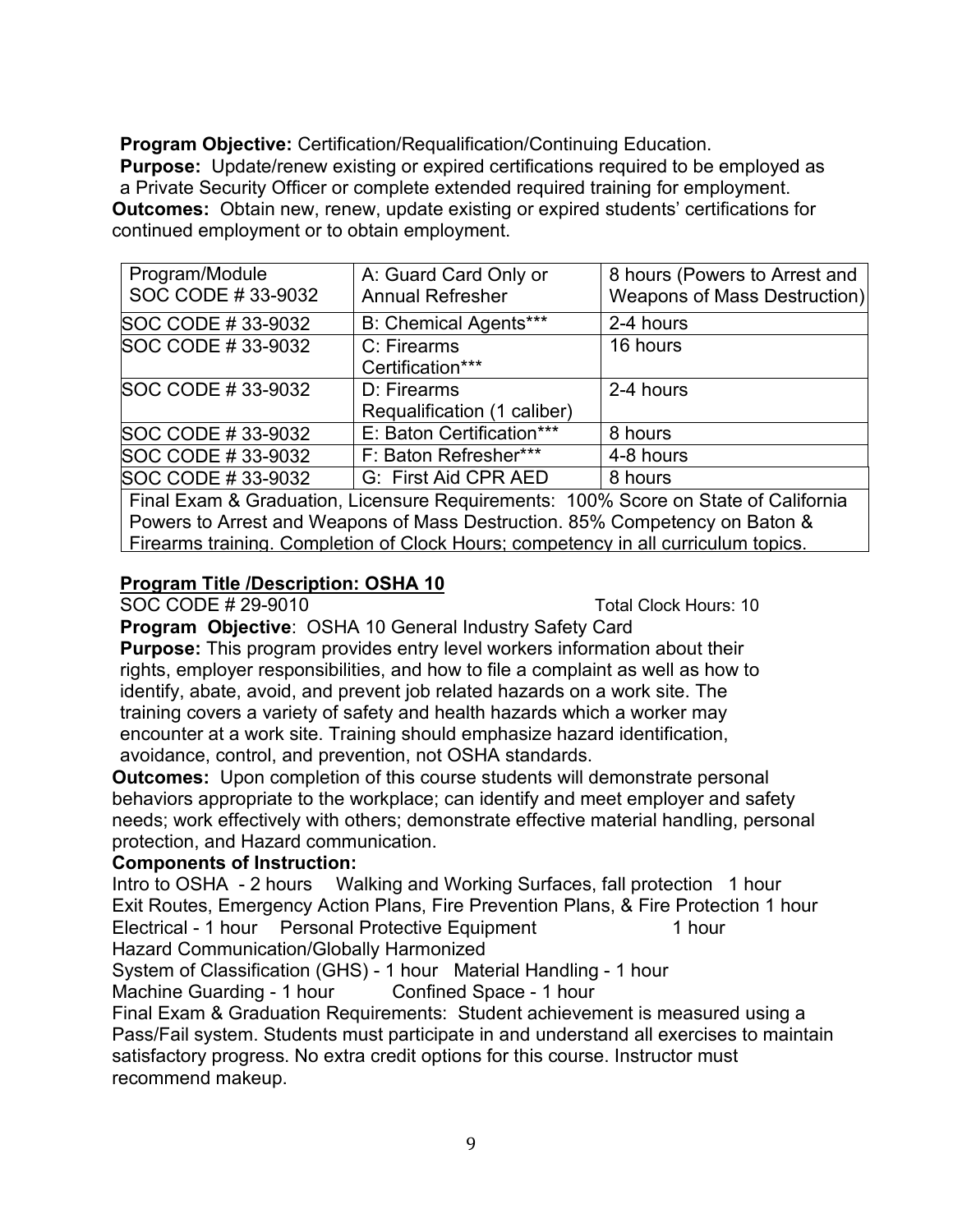### **Program Title / Description OSHA 30**

### SOC CODE # 29-9010 Total Clock Hours: 30

**Program Objective:** OSHA 10 General Industry Safety Card

**Purpose:** This program provides workers information about how to identify, abate, avoid, and prevent job related hazards on a work site. The training covers a variety of safety and health hazards which a worker may encounter at a work site. Training should emphasize hazard identification, avoidance, control, and prevention, not OSHA standards.

**Outcomes:** Upon completion of this course students will demonstrate personal behaviors appropriate to the workplace; can identify and meet employer and safety needs; work effectively with others; demonstrate effective material handling, personal protection, and Hazard communication.

Certificates Earned: OSHA 30 Hour General Industry Safety Card accepted in all states and does not expire.

### **Components of Instruction:**

Introduction to OSHA -2 hours Managing Safety and Health - 2 hours Injury and Illness Prevention Programs, accident prevention programs, hazard prevention and control Walking and Working Surfaces, including fall protection -1 hour Exit Routes, Emergency Action Plans, Fire Prevention Plans, Fire Protection - 2 hours Electrical – hours Personal Protective Equipment (PPE) - 1 hour Materials Handling – 2 hours

Hazard Communication/Globally Harmonized System of Classification (GHS) - 1 hour Component/Module #2 Intermediate - Hazardous Materials (Flammable and Combustible Liquids,

Spray Finishing, Compressed Gases, Dipping and Coating Operations) - 1 hour Permit-Required Confined Spaces – 1 hour Lockout / Tagout – 1 hour Machine Guarding  $-1$  hour Welding, Cutting, and Brazing  $-1$  hour

Introduction to Industrial Hygiene – 1 hour Bloodborne Pathogens – 1 hour Ergonomics  $-1$  hour Fall Protection  $-1$  hour

Powered Industrial Vehicles – 1 hour Job Site Inspections – 2 hours

Management Commitment & Employee Involvement – 1 hour

Worksite Analysis – 1 hour Accident Investigations – 1 hour

How to Conduct Safety Meetings 1 hour Supervisory Communication – 1 hour Review, Discussion, and Safety Test 1 hour

Final Exam & Graduation Requirements: Test at the end of Day Three. Student achievement is measured using a Pass/Fail system. Students must participate in and understand all exercises to maintain satisfactory progress. No extra credit options for this course. Instructor must recommend makeup.

### **Program Title / Description: Logistics and Supply Chain Professional**

SOC CODE # 53-1021 Total Clock Hours: 96

**Program Objective:** Logistics and Supply Chain Professional Certificate **Purpose:** 

### **Outcomes:**

LEAN Six Sigma Yellow Belt OSHA 30 Hour General Industry Safety Card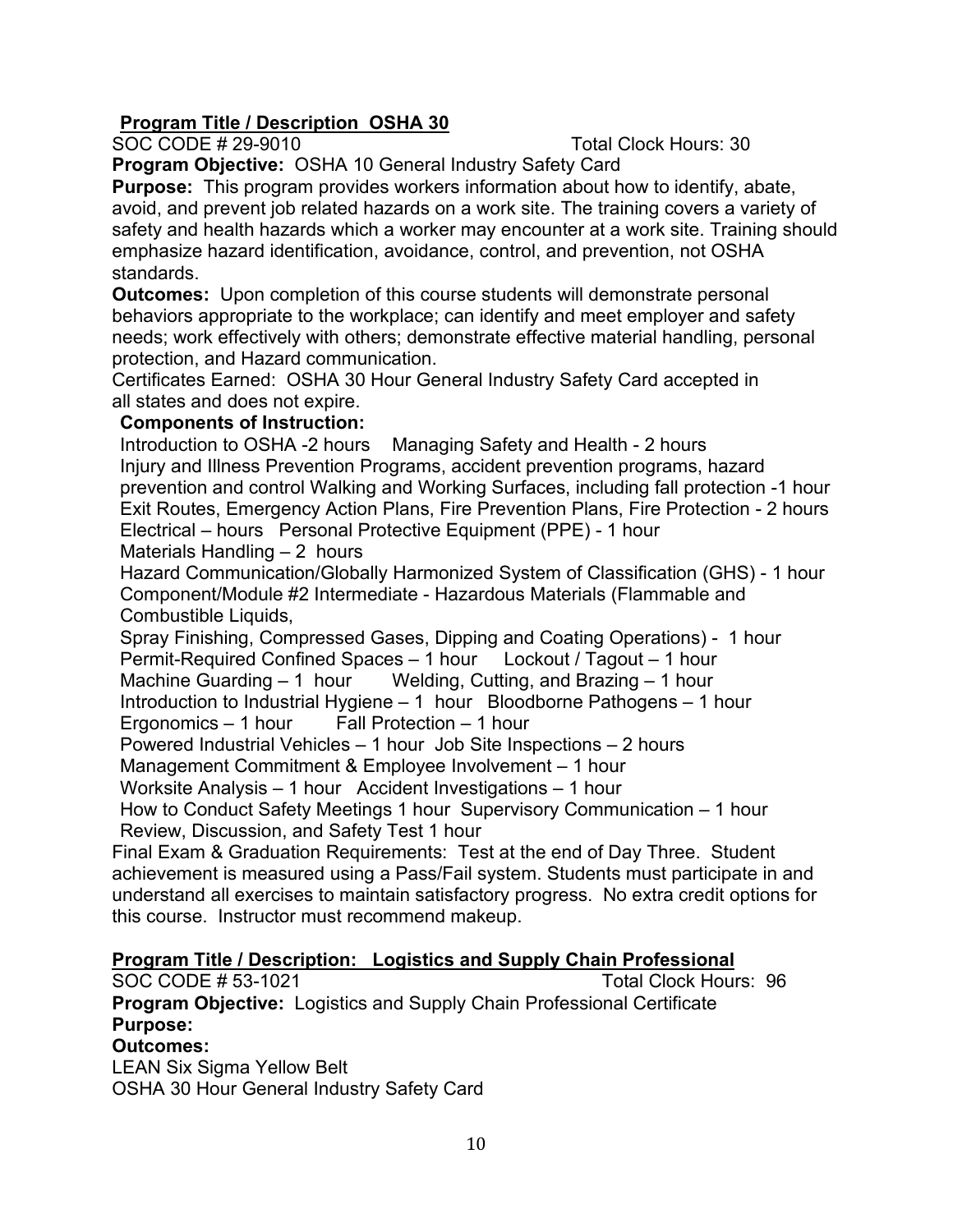Forklift Safety Certificate "Train the Trainer" Bloodborne Pathogens Active Shooter

### **Components of Instruction:** Logistics & Supply Chain Course:

- Overview/Expectations Fundamentals (2 hours)
- Strategy & Planning (3 hours)
- Sourcing & Risk Management (3 hours)
- Operations & Inventory Management (4 hours)
- Network Design & International Logistics (4 hours)
- Systems Support Management (4 hours)
- Sales & Operation Planning & Measuring (3 hours)
- Logistics & Supply Chain Safety (3 hours)
- Customer Service/Communications, Interviewing, Further Education (8 hours)
- LEAN Six Sigma (Yellow Belt) (8 hours) 5S Housekeeping, A3 Problem Solving, Value Steam Maps, Standard Work Instructions, Kaizen Group Improvement
- OSHA 30 General Industry Safety (30 hours)
- Forklift Safety "Train the Trainer" (4 hours)
- Cal-OSHA Compliance, Departments, Resources (6 hours)
- Bloodborne Pathogens (8 hours)
- Emergency Response & Disaster Preparedness (2)
- Pandemic COVID 19 Compliance IPP (4 hours)
- Active Shooter (2 hours)

Final Exam & Graduation Requirements: Completion of all modules is required, and student achievement is measured using a Pass/Fail system to pass all tests and quizzes for Logistics & Supply Chain; satisfactory performance for the LEAN Yellow Belt Certificate, pass all tests for OSHA; pass Forklift Safety course per applicable Cal OSHA standards. Students must participate in and understand all exercises to maintain satisfactory progress. No extra credit options and makeup must be approved by the instructor.

# **Program Title / Description: Logistics and Warehouse Technician**

SOC CODE #53-0000

Program Objective Logistics and Warehouse Technician Certificate **Purpose:**

### **Outcomes:**

Logistics and Warehouse Technician Certificate LEAN Six Sigma Yellow Belt Certificate OSHA 30 Hour General Industry Safety Card Forklift Safety Train the Trainer Certificate **Components of Instruction:**

- Overview/Expectations Fundamentals (2 hours)
- Strategy & Planning (3 hours)
- Sourcing & Risk Management (3 hours)
- Operations & Inventory Management (4 hours)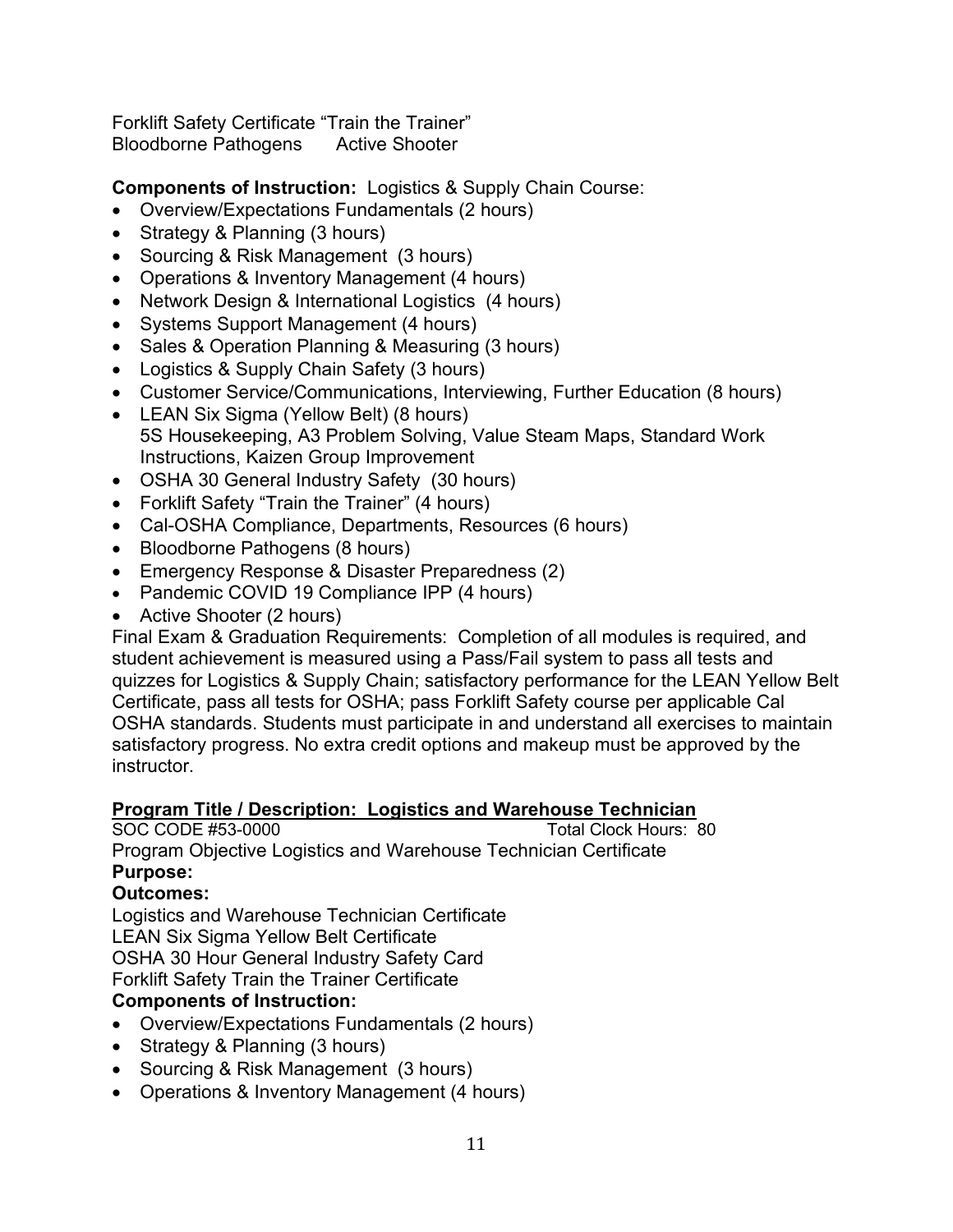- Network Design & International Logistics (4 hours)
- Systems Support Management (4 hours)
- Sales & Operation Planning & Measuring (3 hours)
- Logistics & Warehouse Safety (3 hours)
- Customer Service/Communications, Interviewing, Further Education (8 hours)
- LEAN Six Sigma (Yellow Belt) (8 hours) 5S Housekeeping, A3 Problem Solving, Value Steam Maps, Standard Work Instructions, Kaizen Group Improvement
- OSHA 30 General Industry Safety (30 hours)
- Forklift Safety "Train the Trainer" (4 hours)
- Cal-OSHA Compliance, Departments, Resources 6 hrs

Final Exam & Graduation Requirements: Completion of all modules is required, and student achievement is measured using a Pass/Fail system to pass all tests and quizzes for Logistics and Warehouse; satisfactory performance for the LEAN Yellow Belt Certificate, pass all tests for OSHA; pass Forklift Certification course per applicable Cal OSHA standards. Students must participate in and understand all exercises to maintain satisfactory progress. No extra credit options and makeups must be approved by the instructor.

### **CERTIFICATE PROGRAMS: TUITION, BOOKS, SUPPLIES & MATERIALS**

All fees are subject to change from time to time, without notice. The total charges for a current period of attendance are the same as the total program charges listed below.

|                                                                      |              | Refundable | Non-<br>Refund- | *Non-<br>Refundable | **Non-         |         |
|----------------------------------------------------------------------|--------------|------------|-----------------|---------------------|----------------|---------|
|                                                                      |              | Total      | able            | Books &             | Refundable     | Total   |
|                                                                      | Program      | Program    | <b>STRF</b>     | <b>Supplies</b>     | Local          | Program |
| Program Name                                                         | <b>Hours</b> | Tuition    | Fee             | <b>Expenses</b>     | & State Fees   | Charges |
| <b>Private Security</b>                                              |              |            |                 |                     |                |         |
| <b>Officer</b>                                                       | 40           | 626.00     | .00.            | $\overline{0}$      | 124.00         | 750.00  |
| (Unarmed)                                                            |              |            |                 |                     |                |         |
| <b>Private Security</b><br>Officer (Armed)                           | 44           | 807.50     | 2.50            | $\mathbf 0$         | 342.00         | 1150.00 |
| <b>Private Security</b><br>Armed & School<br><b>Security Officer</b> | 104          | 1827.00    | 5.00            | 105.00              | 342.00         | 2275.00 |
| <b>Guard Card</b><br>Only                                            | 8            | 151.00     | .00.            | $\mathbf 0$         | 124.00         | 275.00  |
| <b>School Security</b><br><b>Officer</b>                             | 24           | 350.00     | .00.            | $\overline{0}$      | $\overline{0}$ | 350.00  |
| A: Guard Card<br>Annual<br>Refresher                                 | 8            | 50.00      | .00.            | $\mathbf 0$         | 0              | 50.00   |
| <b>B: Chemical</b><br>Agents***                                      | 4            | 50.00      | .00.            | 0                   | 0              | 50.00   |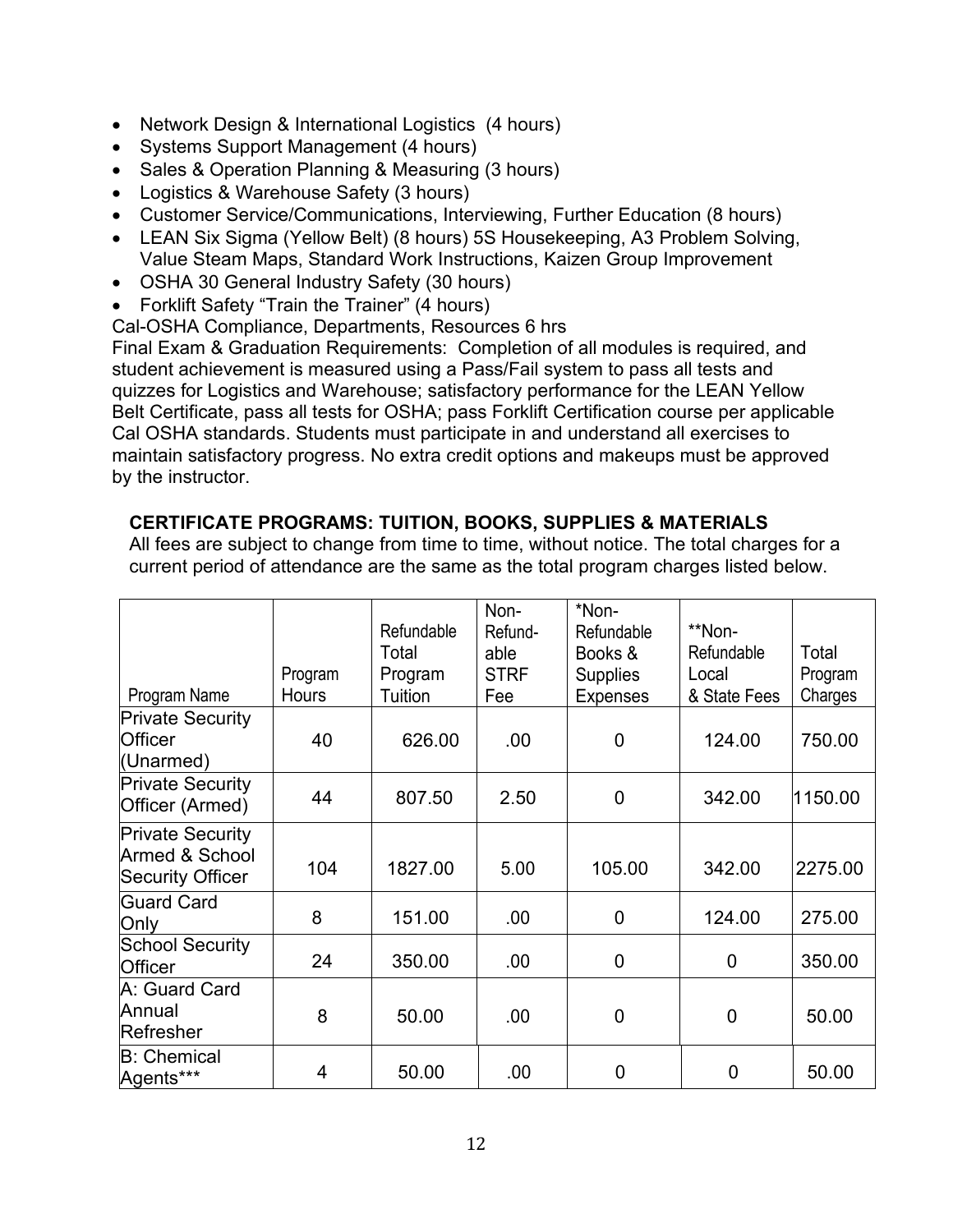| C: Firearms<br>Certification***             | 16      | 368.00  | .00. | $\mathbf 0$    | 207.00      | 575.00  |
|---------------------------------------------|---------|---------|------|----------------|-------------|---------|
| D: Firearms<br>Requalification              | $2 - 4$ | 100.00  | .00. | $\overline{0}$ | $\mathbf 0$ | 100.00  |
| E: Baton<br>Certification***                | 8       | 100.00  | .00  | $\mathbf 0$    | 60.00       | 160.00  |
| $F:$ Baton<br>Refresher***                  | $4 - 8$ | 50.00   | .00  | $\mathbf 0$    | $\mathbf 0$ | 50.00   |
| G: First Aid &<br><b>CPR AED</b>            | 8       | 80.00   | .00  | $\mathbf 0$    | 20.00       | 100.00  |
| <b>OSHA 10 Hour</b>                         | 10      | 230.00  | .00  | $\overline{0}$ | 20.00       | 250.00  |
| <b>OSHA 30 Hour</b>                         | 30      | 570.00  | .00  | $\overline{0}$ | 20.00       | 600.00  |
| Logistics &<br>Supply Chain<br>Professional | 96      | 2331.00 | 5.00 | 38.00          | 20.00       | 2390.00 |
| Logistics &<br>Warehouse<br>Technician      | 80      | 1841.50 | 2.50 | 38.00          | 20.00       | 1900.00 |

**\*Books and Training Manuals** are loaned for all programs except the following that are included in the Charges above:

| Private Security | Penal Code Pocket Law Enforcement, California, (2019) \$30.00  |
|------------------|----------------------------------------------------------------|
| Officer (Armed)  |                                                                |
| & School Officer | <b>Emergency Response Guidebook, Standard Edition, ERG2029</b> |
| 112 hour         | \$25.00<br>(2020), LabelMaster, Chicago, IL                    |

Where the training manual is published by a State Agency and provided on-line for free, we encourage all students to visit the State site regularly to insure they arealways up to date regarding any changes in the Training Manuals.

### **\*Supplies and Materials:**

All programs: Pens, pencils and handouts are provided for all students at **no charge**. Security Program Specific Supplies/Materials included in the tuition, where applicable Chemical Agent Practice Spray (Water) \$12.00 Face Shields/Masks, hand sanitizer, sterile gloves, bandages, tape: \$15.00 Ammunition & Paper Targets \$100.00

### **\*\*Local and State Fees include, where applicable:**

State of California Guard Card Application processing: \$55.00 State of California Firearms Application processing: \$100.00 State of California Numbered Baton Card: \$60.00 Fingerprinting Background Check no Firearms: \$69.00 Fingerprinting Background Check for Guard Card & Firearms Certification: \$107.00 Gun Range fees for Firearms Certification: \$50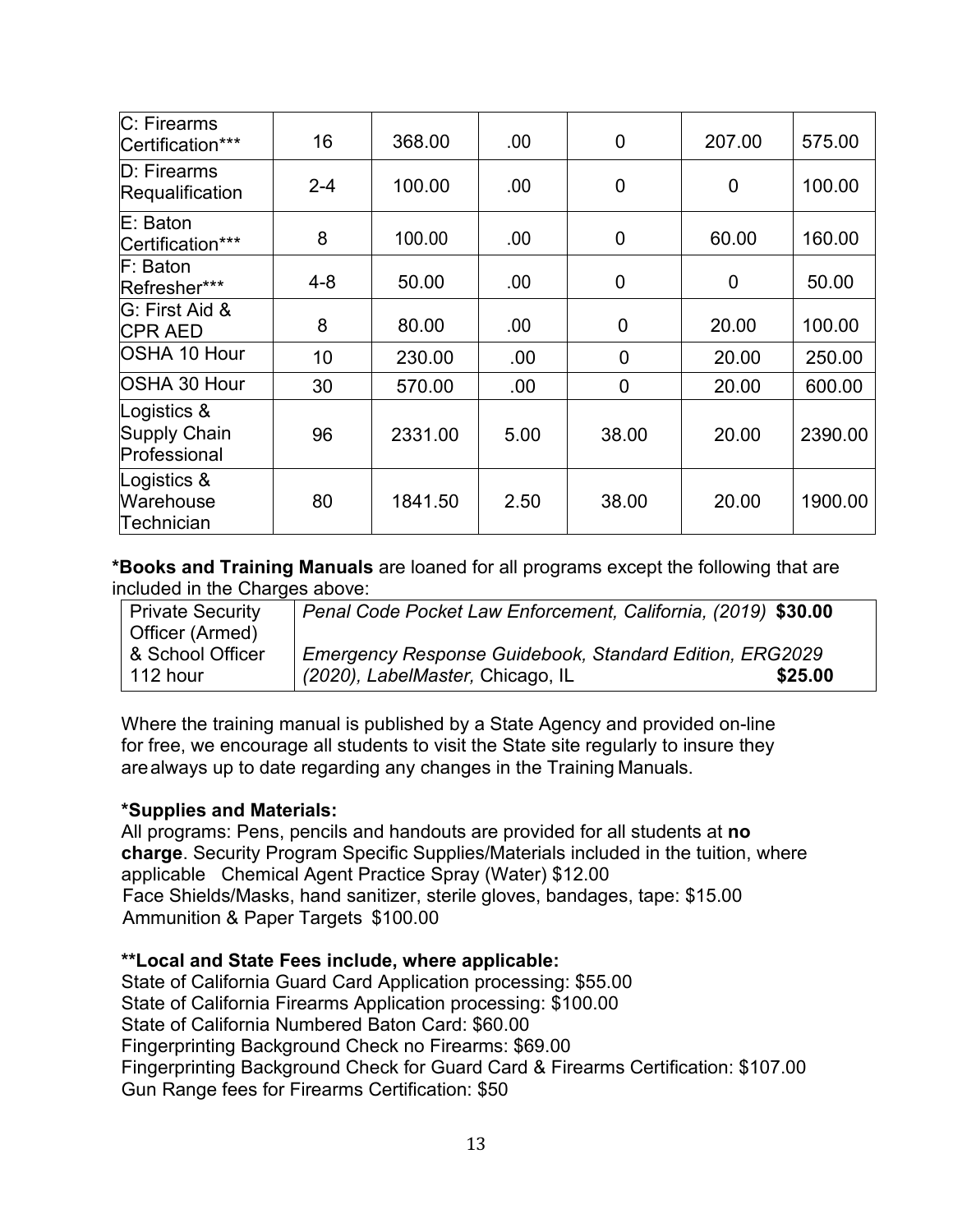American Red Cross, American Heart Association for First Aid CPR AED Training Certification cards: \$20.00

OSHA & LOGISTICS CLASSES OSHA 10 General Safety Card \$20.00 OSHA 30 General Safety Card \$20.00

\*\*\*Student must currently possess an active California State Guard Card to take these classes or be enrolled in the Guard Card Class concurrently

Program tutoring available at no extra charge, talk to your instructor or any staff member.

The Student Enrollment Registration Agreement will itemize your refundable and nonrefundable charges.

### **CERTIFICATE PROGRAM CLASSROOM EQUIPMENT**

Tables and chairs, Television, White Boards, LCD Projector or DVD Player, Appropriate posters, charts, and handouts; Instructor Laptop

### **PROGRAM SPECIFIC EQUIPMENT**

The Center **loans** all necessary equipment for Baton and Firearms Certifications under the direction, supervision, control, and oversight of the Bureau for Security and Investigative Services (BSIS) approved instructor. No program specific equipment required for: Private Security Officer Unarmed; School Security Officer; Guard Card Only/Refresher; OSHA 10, OSHA 30, Logistics and Supply Chain, Logistics & **Warehouse** 

| <b>Private Security</b><br><b>Officer Armed</b> | Classroom: Batons Straight, Side Handle PR24,<br>Expandable; Floor Mats (Padding); Practice Weapons (Blue |
|-------------------------------------------------|-----------------------------------------------------------------------------------------------------------|
|                                                 | Guns); Handcuffs and keys; CPR Mannequins, Practice                                                       |
|                                                 | <b>AED Equipment,</b>                                                                                     |
|                                                 | <b>Firearms:</b> 9 MM, 45 caliber, 40 caliber, 38 caliber firearms                                        |
| <b>Private Security Officer</b>                 | <b>Classroom: Batons Straight, Side Handle PR24,</b>                                                      |
| $(Armed)$ &                                     | Expandable; Floor Mats (Padding); Practice Weapons (Blue                                                  |
| <b>School Security</b>                          | Guns); Handcuffs and keys; CPR Mannequins, Practice                                                       |
| Officer                                         | AED equipment, Firearms: 9 MM, 45 caliber, 40 caliber, 38                                                 |
|                                                 | caliber firearms; Chemical Agent Practice Spray (Water)                                                   |
| Chemical Agents                                 | <b>Chemical Agent Practice Spray (Water)</b>                                                              |
| <b>Firearms Certification &amp;</b>             | Classroom: Practice Weapons (Blue Guns)                                                                   |
| Requalification                                 | Firearms: 9 MM, 45 caliber, 40 caliber, 38 caliber firearms                                               |
| <b>Baton Certification &amp;</b>                | Classroom: Batons Straight, Side Handle PR24,                                                             |
| Refresher                                       | Expandable                                                                                                |
| <b>First Aid CPR AED</b>                        | Classroom: CPR Mannequins, Practice AED Equipment,<br>Cleaning Wipes, Plastic mouth covers, gloves        |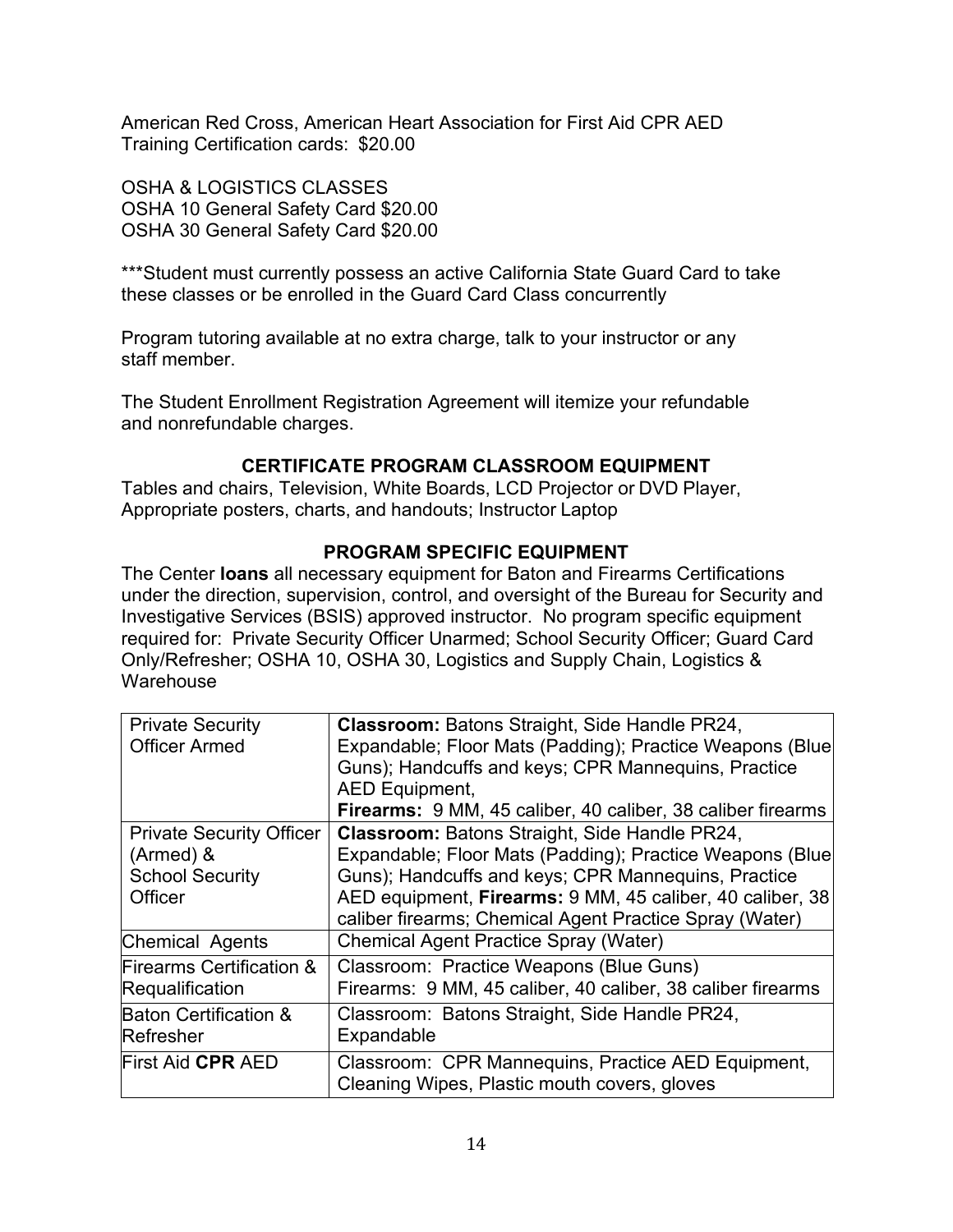**CHALLENGE EXAMS/TRANSFER-IN CREDITS.** The Center does not offer challenge examinations and/or achievement tests for credits. The Center does not accept transferring in of credits.

**CREDIT POLICY RE PRIOR EXPERIENTIAL LEARNING.** The Center does not grant credit for "prior experiential learning."

**DESCRIPTION OF FACILITIES/LOCATION.** The Center is in a two-story building on Spring St. in the City of Long Beach CA. The Center is two blocks east of the 405 Freeway. The building is a well-maintained, attractive, office complex. Student parking is available at the location and overflow parking lot on Spring St. (northwest corner of building). The offices and classrooms are on the second floor of the building and include one full classroom, administrative office space and student area. The Satellite Classroom is in a three-story building on Spring St. in the City of Long Beach. The Satellite is in the 12-acre Aeroplex Aviation Center includes spacious, modern, and conveniently located executive aviation and commercial office facilities. It has six structures encompassing a total building area of 196,500 square feet, including 25 hangar units and two three-story office buildings. The classroom is on the second floor of the Aero Technology building. Student parking is available at the location.

**ENGLISH LANGUAGE PROFICIENCY & SERVICES**. All courses are taught in English. There are no English language services provided. English as a Second Language Instruction is not provided. English language requirement: Students must have the ability to read, write, speak, and understand, and communicate in English.

### **FACULTY & QUALIFICATIONS**

**Musheer Rasheed, Chief Executive Officer/Instructor:** 30+ years' experience of running successful WIOA programs with the County and City Work Source Systems. 20 years' experience in the Public-School system. Served on the Board of Directors of the Pasadena Police Foundation.

**Natalie Bradford**, Instructor: AA degree in Administration of Justice, Forensic Crime Scene Investigator. International Association for Healthcare Security & Safety Training Instructor, Certified American Red Cross and American Heart Association Instructor, Bloodborne Pathogens Instructor, Certified COVID-19 Compliance Instructor, Certified Emergency Response and Disaster Preparedness Instructor, HIPPA Compliance Trainer, Certified Emergency Medical Responder, Certified OSHA 10 and 30, Authorized Training Provider for General Industry, HAZWOPER Instructor, Certified Project Manager Trainer, Project Manager Coach, Certified Six Sigma Certified Trainer. 23 years industry experience.

**Susan Carter**, BSIS Instructor Firearms with 30 years of experience in the Security and Law Enforcement community, Associate Degree in Criminal Justice.

**Nelson Carter;** BSIS Instructor Baton; Dept. of Corrections experience, and over 10 years in military training and post-secondary instruction.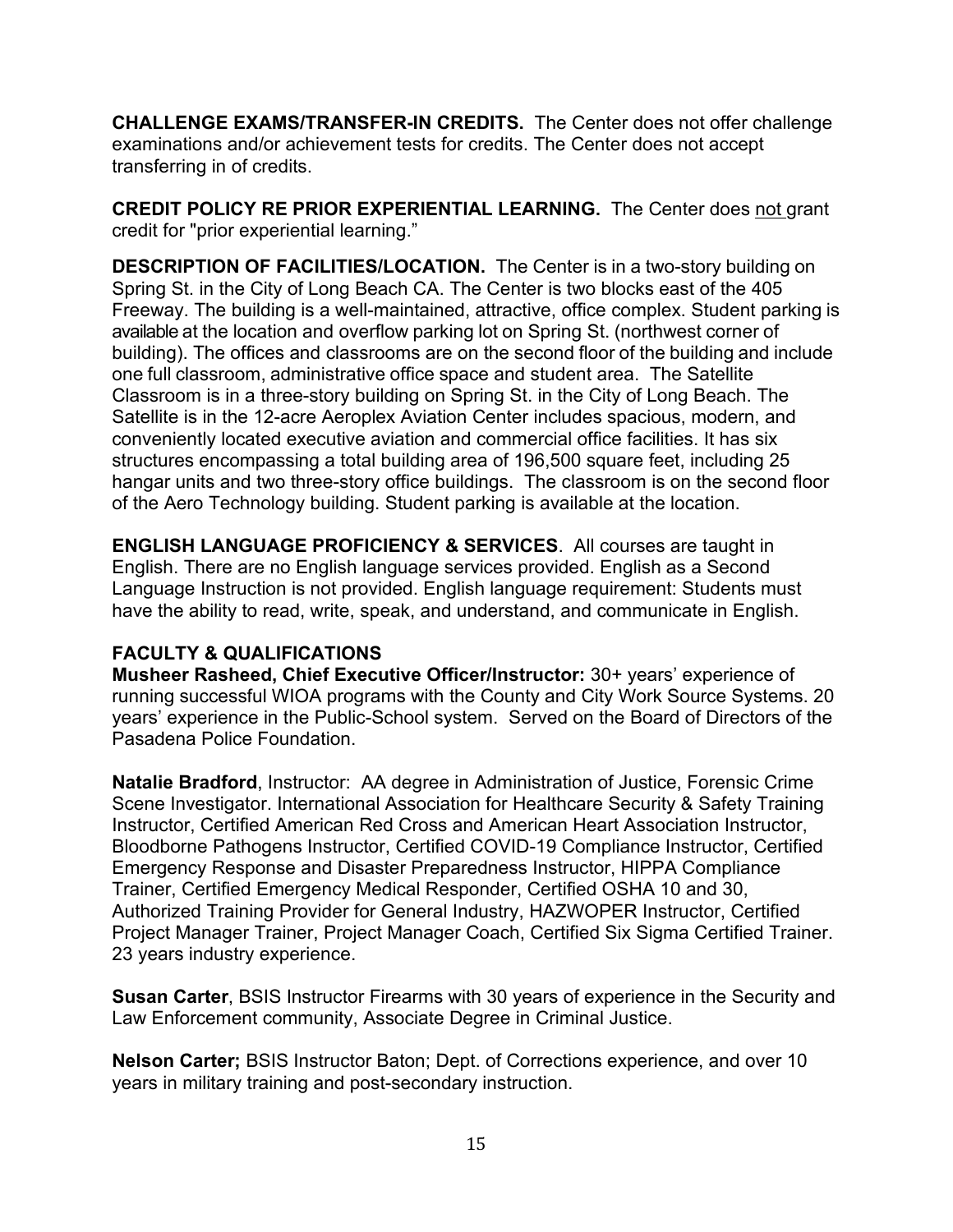**Javier Rodriguez:** 10+years Private Security Officer and Event Security experience; 6 years Post-Secondary Instruction and Campus Security.

**Richard Moreno; Instructor:** Licensed BSIS – PI/TIFLCO & CSLB – D16/D28/D56 Certified Instructor. Certified NRA Firearms Instructor/NRA Training Counselor/NRA Law Enforcement Firearms Instructor. 20 Years security experience, 16 years private investigation experience. American Red Cross Certified CPR, First Aid & AED Instructor and Disaster Preparedness.

**Russell Levy JD,** LEAN Certified Continuous Improvement Instructor and Employment Specialist with a Juris Doctor Law Degree. LEAN Mastery Certificate.

**Darryl R. Weaver**, College Instructor for "Transportation, Logistics, and Supply Chain" with a Bachelor of Science Degree in Business Administration, current Secret Security Clearance, and more than 20 years of Transportation, Logistics, Supply Chain, and Management experience during global operations utilizing air, ground, rail, and shipping modes of transportation.

### **Faculty Minimum Qualifications:**

Three years of work experience related to the industry/program:

- Security Officer Programs: Three years' experience: Law Enforcement, and/or Military Police, and/or Private Security Officer, and/or School Security Officer, and/or three years in a government security position (i.e., Homeland Security, Drug Enforcement Agency (DEA), Federal Bureau of Investigations (FBI), Border Patrol Officer, Prison Guard (State of Federal) or similar security or law enforcement work experience. Logistics and Safety Programs: Three years of work experience in the industry and up to date Safety Certificates. One year equals a minimum of 1000 clock hour and the experience may be full- time or part-time, paid, or unpaid.
- Bureau of Security and Investigative Services (BSIS) Certification Classes: Instructors must be approved and hold current credentials/license from BSIS to teach Firearms and/or Baton courses.
- First Aid CPR AED instructors must hold current authorization, credentials, certification/license from American Heart Association or the American Red Cross.
- OSHA instructors must hold current Outreach trainer certification.
- Lean Instructors must hold current LEAN Certified Instructor certification.
- American Safety Council Certified Instructor must hold current certification.

<span id="page-15-0"></span>**FINANCIAL AID & LOAN POLICIES & DISCLOSURES:** The Center does not participate in federal and state financial aid programs. Loans: If a student obtains a loan from a financial institution to pay for an educational program at the Center, the student will have the full responsibility to repay the full amount of the loan plus interest. The Center is not responsible for any financial obligation incurred by the student at any time. The student will receive any refund that the student is owed for cancellation of programs if the student qualifies under the Center's policy.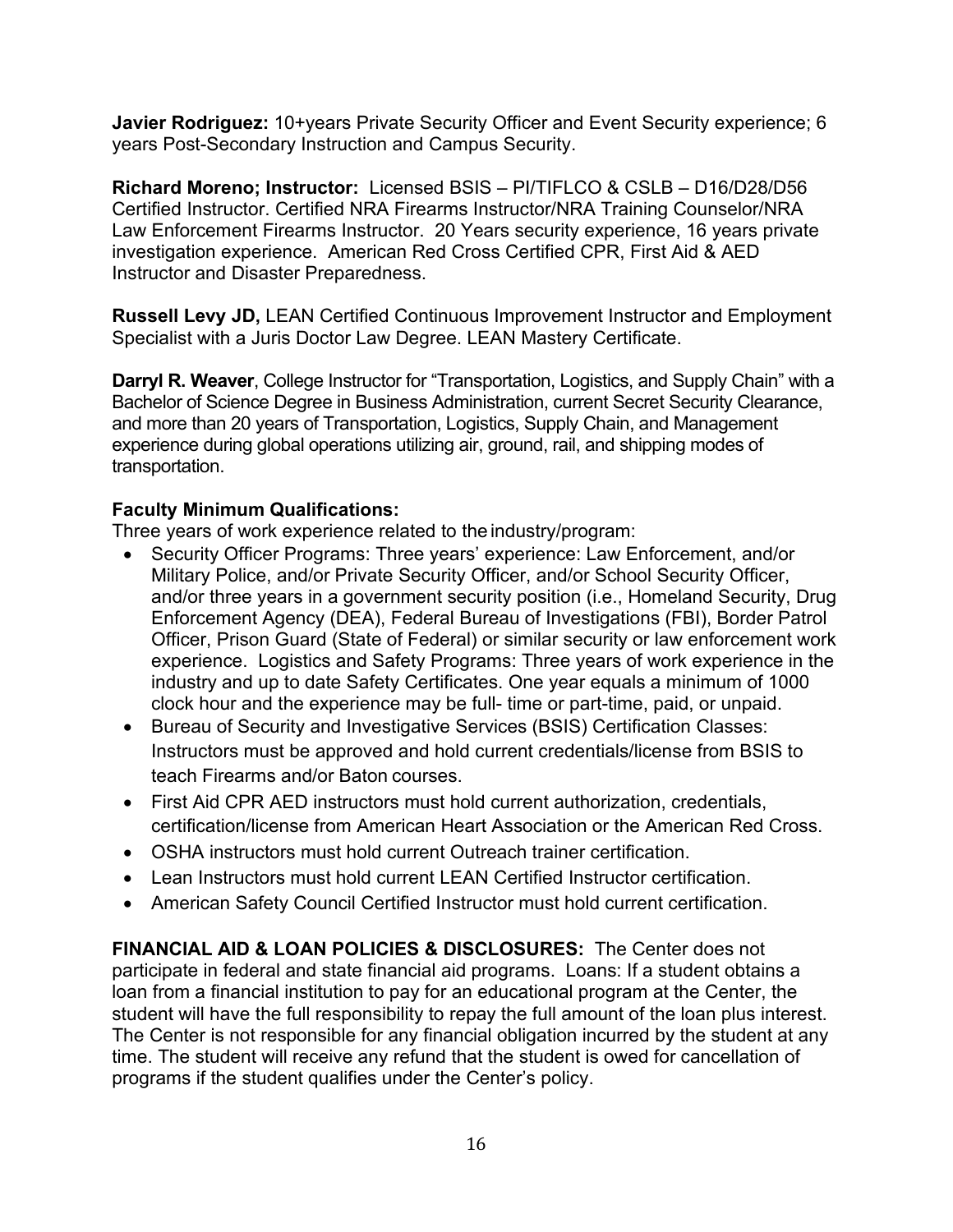**Tuition and Fees Paid:** Students can pay for the tuition and fees by check, cash, or credit card (MasterCard or Visa only) before class begins. The Center does not offer loans or a payment plan or accept partial payments. Students who pay for their training in advance receive a receipt for their payment. STRF will be paid to BPPE for students in accordance with regulations.

**FINANCIAL SOLVENCY OF CENTER:** The Center does not have a pending petition in bankruptcy, is not operating as a debtor in possession, has not filed a petition within the preceding five years, and has not had a petition in bankruptcy filed against it within the preceding five years that resulted in reorganization under Chapter 11 of the United States Bankruptcy Code (11U.S.C. Sec 1101 et seq.).

### **GRADES AND STANDARDS FOR STUDENT ACHIEVEMENT – Satisfactory**

**Progress:** Student achievement is measured using a Pass/Fail system. Students must pass all exercises, tests, or quizzes to maintain satisfactory progress.

<span id="page-16-0"></span>**HOLIDAYS**: Classes are not scheduled on the following holidays: Holidays of all religious beliefs are respected and allowed (please notify your instructor of any religious holidays that do not fall within the time frame of those listed below): Martin Luther King's Birthday President's Day Memorial Day Independence Day Labor Day Veterans Day Thanksgiving Day & day after Thanksgiving (2) days Christmas Eve, Christmas Day (2 days) New Year's Eve, New Year's Day (2 days) Floating Holiday: A special holiday may be declared for emergency or extraordinary purposes. Summer Break: The School may **not** hold classes during July of each year.

<span id="page-16-1"></span>**HOUSING INFORMATION:** The Center does not have dormitory facilities. The Center has no responsibility to find or assist a student in finding housing. The Center only offers "non-residential" programs. However, each spring, before the publication of the Student Catalog, a survey was conducted to ascertain the availability and price range for housing near the Center facility. There is housing located near the Center's main office and the approximate cost or range of housing varies depending on the size and location. The price range for a one-bedroom apartment on November 17, 2021, in Long Beach, California ranged between \$1,500 and \$2,500 per month.

**INTERNSHIPS/EXTERNSHIPS:** There are no Internships or Externships offered for any of the programs.

<span id="page-16-2"></span>**LEAVE OF ABSENCE POLICY:** Leave of absence will be considered and such leave may be granted to a student at the discretion of the Chief Executive Officer or designee. Failure to return from an approved leave of absence will result in cancellation of your enrollment status.

<span id="page-16-3"></span>**LICENSE/CERTIFICATION:** The private security officer training programs are designed to lead to positions in a profession, occupation trade or career field requiring licensure in the State of California. The requirements for eligibility for licensure are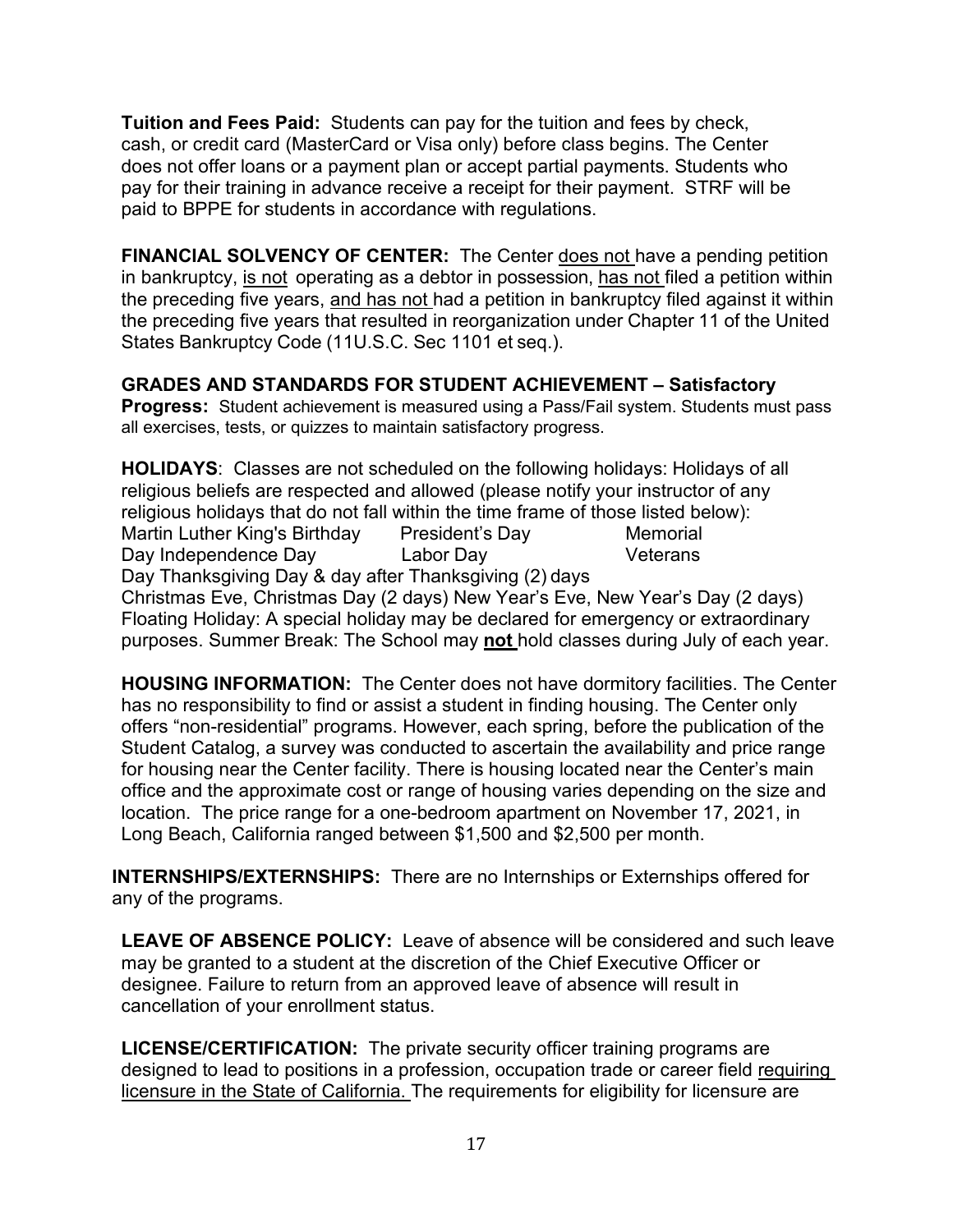detailed in the syllabus for each course. To obtain a California Security Guard Card the individual must receive a score of 100% on the Powers to Arrest and Weapons of Mass Destruction Tests. To receive a California License for Firearms and Baton, the student must pass these courses with an 85% score. OSHA 30 Hour General Industry Safety Card is valid in all 50 states and does not expire.

<span id="page-17-0"></span>**LIBRARY & LEARNING RESOURCE CENTER:** The Center does not offer a postsecondary degree or graduate degree; however, a Library is provided to meet the instructional needs of the students by providing access to any optional reading resources recommended by faculty. The Library is in the Lobby/Computer Lab and the students may utilize the reading resources by requesting them from their instructor or the Office Technician. There is no charge passed on to the student for access or utilization of the resources in the Library. The Library is open Monday through Friday from 12 Noon until 1:00 p.m.

<span id="page-17-1"></span>**NOTICE OF NON-DISCRIMINATION POLICY**: No individual shall be subjected to discrimination because of race; color; religion; sex (including pregnancy, childbirth, and related medical conditions, transgender status, and gender identity); national and ethnic origin (including LEP); age; disability; political affiliation or belief; or, for beneficiaries, applicants, and participation only, on the basis of citizenship status or participation in a WIOA Title I financially assisted program or activity. (Section 188 of WIOA and CFR Part 38).

**PLACEMENT SERVICES:** Placement assistance is provided to graduates at no additional charge. However, there is no guarantee of employment or any level of wages. All graduates may take advantage of placement assistance provided through on-site employer interviews; job leads sent via email, text, and telephone to all graduates who wish to receive them. Job Leads are posted on Bulletin Boards or job flyers on tables near entrance at the Center. The graduates must inform Administration Office of telephone, email, and address changes to receive placement assistance.

<span id="page-17-2"></span>**PRIVACY ACT:** It is the Center's intent to carefully follow the rules applicable under the Family Education Rights and Privacy Act (FERPA). It is our intent to protect the privacy of a student's financial, academic, and other school records. We will not release such information to any individual without having first received the student's written permission or request to do so, or unless otherwise required by law.

### **STUDENT COMPLAINT & GRIEVANCE PROCEDURE – STUDENT RIGHTS**

The student grievance procedure provides every student with a prompt and equitable means of seeking an appropriate resolution for any alleged violation to his or her rights. The rights protected under these procedures include, but are not limited to, those guaranteed by the established rules and regulations of the Center. The procedures do not apply to the employment right of protection against capricious, arbitrary, unreasonable, unlawful, false malicious or professionally inappropriate evaluation or actions by an employee of the Center.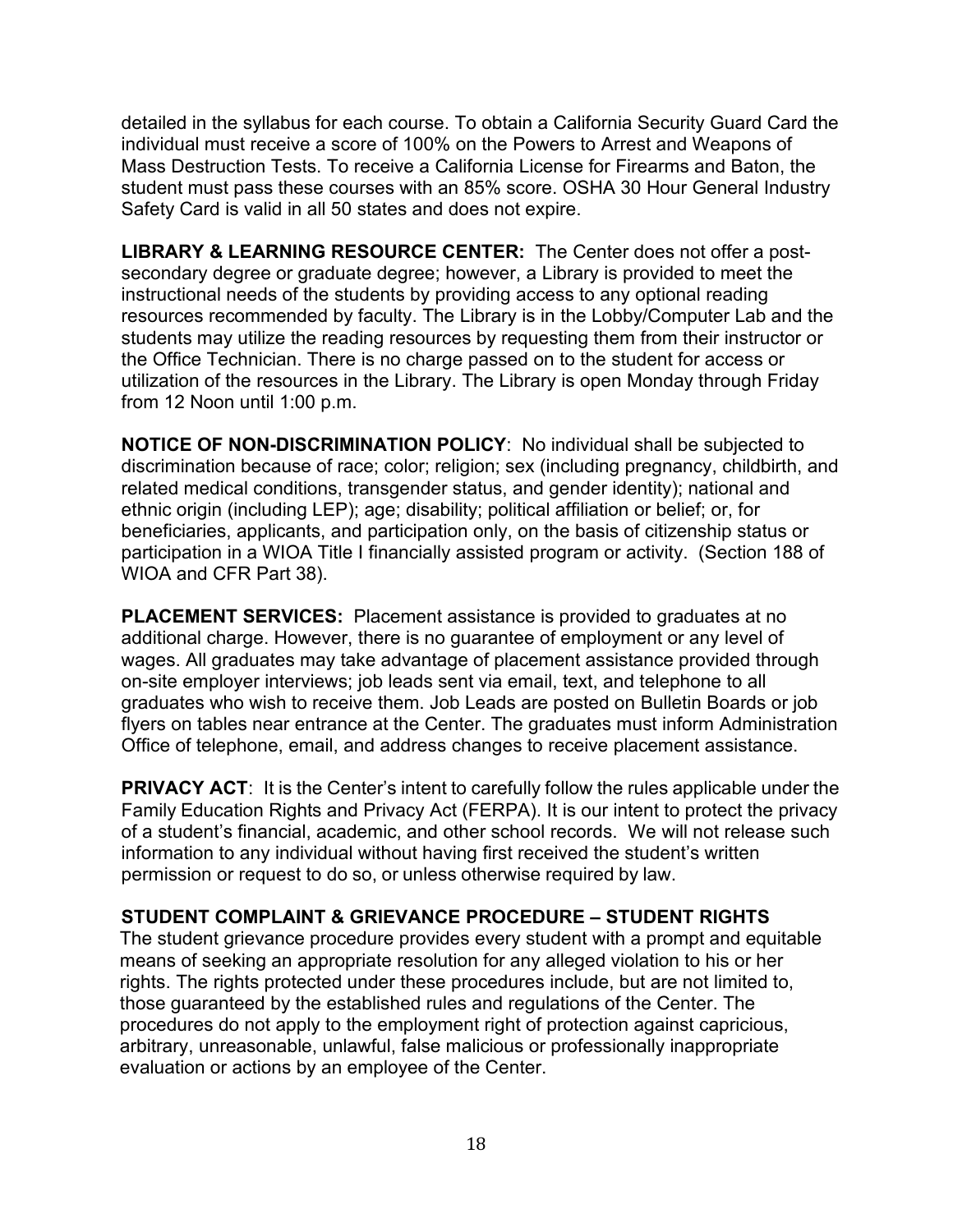The Center procedure to resolve alleged violations to all programs including state/federal-funded programs consists of a few simple steps.

Level 1, 2:

1. The complainant should first approach the instructor or other Center representative and try to resolve the issue verbally and informally. 2. If the complainant's issue is not resolved at Level 1, the complainant needs to submit a written complaint as early as possible to the Center CHIEF EXECUTIVE OFFICER or designee at: ESSC, Inc., 3200 E. Spring St., 2nd Floor, Suite #3292, Long Beach, CA 90806 or may leave a telephone message at CENTER to speak to the Chief Executive Officer, or any administrator at: 626/765-9589

The student grievance procedure provides every student with a prompt and equitable means of seeking an appropriate resolution for any alleged violation to his or her rights. The rights protected under these procedures include, but are not limited to, those guaranteed by the established rules and regulations of the Center. The procedures do not apply to the employment right of protection against capricious, arbitrary, unreasonable, unlawful, false malicious or professionally inappropriate evaluation or actions by an employee of the Center.

The Center procedure to resolve alleged violations to all programs including state/federal-funded programs consists of a few simple steps.

### **3. If complaint is not resolved in a timely manner, please contact:**

Bureau for Private Postsecondary Education at 1747 N Market Blvd #225 Sacramento, CA 95834 or PO Box 980818, West Sacramento, CA 95798-0818, [www.bppe.ca.gov](http://www.bppe.ca.gov/) Telephone: (888) 370-7589, (916) 574-8900 or by fax (916) 263-1897.

Security Training: DCA/Bureau of Security and Investigative Services 2420 Del Paso Road, Suite 270, Sacramento, CA 95834 916-322-4000.

### **STUDENT CONDUCT AND DISCIPLINE STANDARDS**

**Dress Code**: Students are expected to meet the following dress code standards.

- Clothing must be in good repair, free from tears and holes.
- Clothing must cover undergarments, the top of the shoulders, the back, and the midriff.
- Shoes must be always worn.
- Clothing must be size-appropriate, e.g., **oversized baggy pants are not acceptable**.
- Clothing must be free of crude, violent, vulgar, profane, prejudicial, or obscene remarks, sexually explicit, express racial, gender, ethnic or religious messages, promotes the use of alcohol, drugs, or tobacco.
- Hats of any kind, bandanas or head coverings are not to be worn in the classroom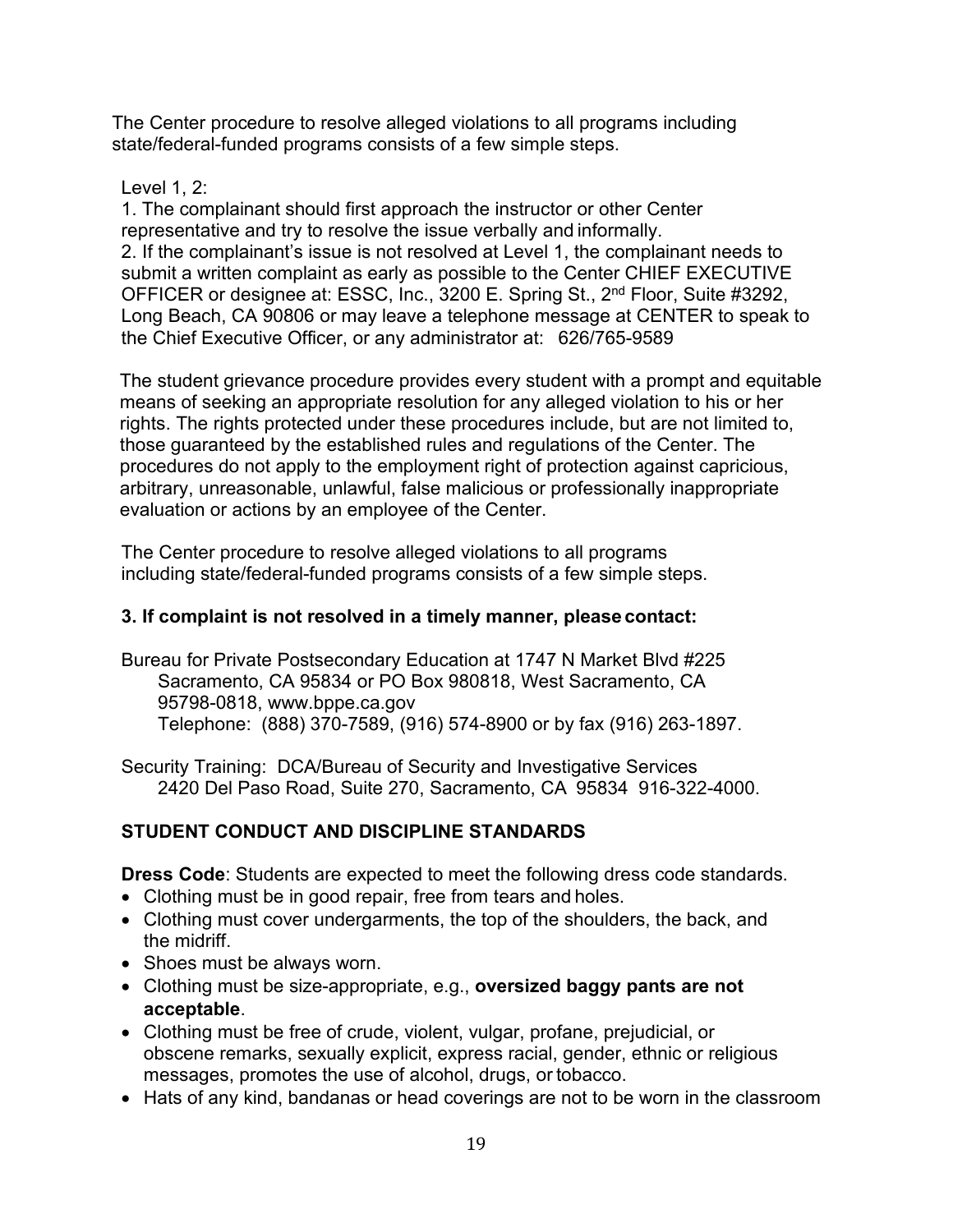or on campus.

- Belts must not be oversized and not show any letters orlogos.
- Clothing and jewelry, which are potentially dangerous, may not beworn.
- Chains, spikes, handcuffs, and heavy-metal type accessories are unacceptable.
- Earphones or earbuds for IPad, IPhone, telephones, and other devices for pleasure and entertainment are not acceptable. Hearing aids and other assistive devices are always allowed.
- Follow the dress code rules specific to the course.

**Drug and/or Alcohol Use:** The use of illicit drugs and/or abuse of alcohol are dangerous to students and employees. There are local, state, and federal sanctions for unlawful possession, use, or distribution of illicit drugs. Such sanctions include fines and imprisonment. Use or possession of illicit/illegal drugs or alcohol during class hours is prohibited.

**Mobile/Cell Phone Usage:** Cell phone usage and texting are not permitted in class. Students may make phone calls and send texts during scheduled class breaks.

**Sexual Harassment of and by Students: Sexual harassment of or by any student is prohibited. This applies to conduct during and relating to class sponsored activities. Sexual harassment is inappropriate and offensive. All students have a right to be educated in an environment free from sexual harassment.**

### **a. Definition of Sexual Harassment:**

Prohibited sexual harassment includes but is not limited to unwelcome sexual advances, requests for sexual favors, and other verbal, visual or physical conduct of a sexual nature when:

- 1. Submission to the conduct is explicitly or implicitly made a term or condition of a student's academic status or progress.
- 2. Submission to or rejection of the conduct by a student is used as the basis for academic decisions affecting the student.
- 3. The conduct has the purpose or effect of having a negative impact on the student's academic or work performance or of creating an intimidating, hostile or offensive educational or work environment for students oremployees.
- 4. Submission to or rejection of the conduct by the student is used as the basis for any decision affecting the student regarding benefits and services, honors, programs, or activities available at or through the school.

Examples of conduct, which may constitute sexual harassment and would therefore be prohibited, include:

- 1. Unwelcome leering, staring, sexual flirtations or propositions.
- 2. Unwelcome sexual slurs, epithets, threats, verbal abuse, and derogatory comments or sexually degrading descriptions.
- 3. Unwelcome graphic verbal comments about an individual body or overly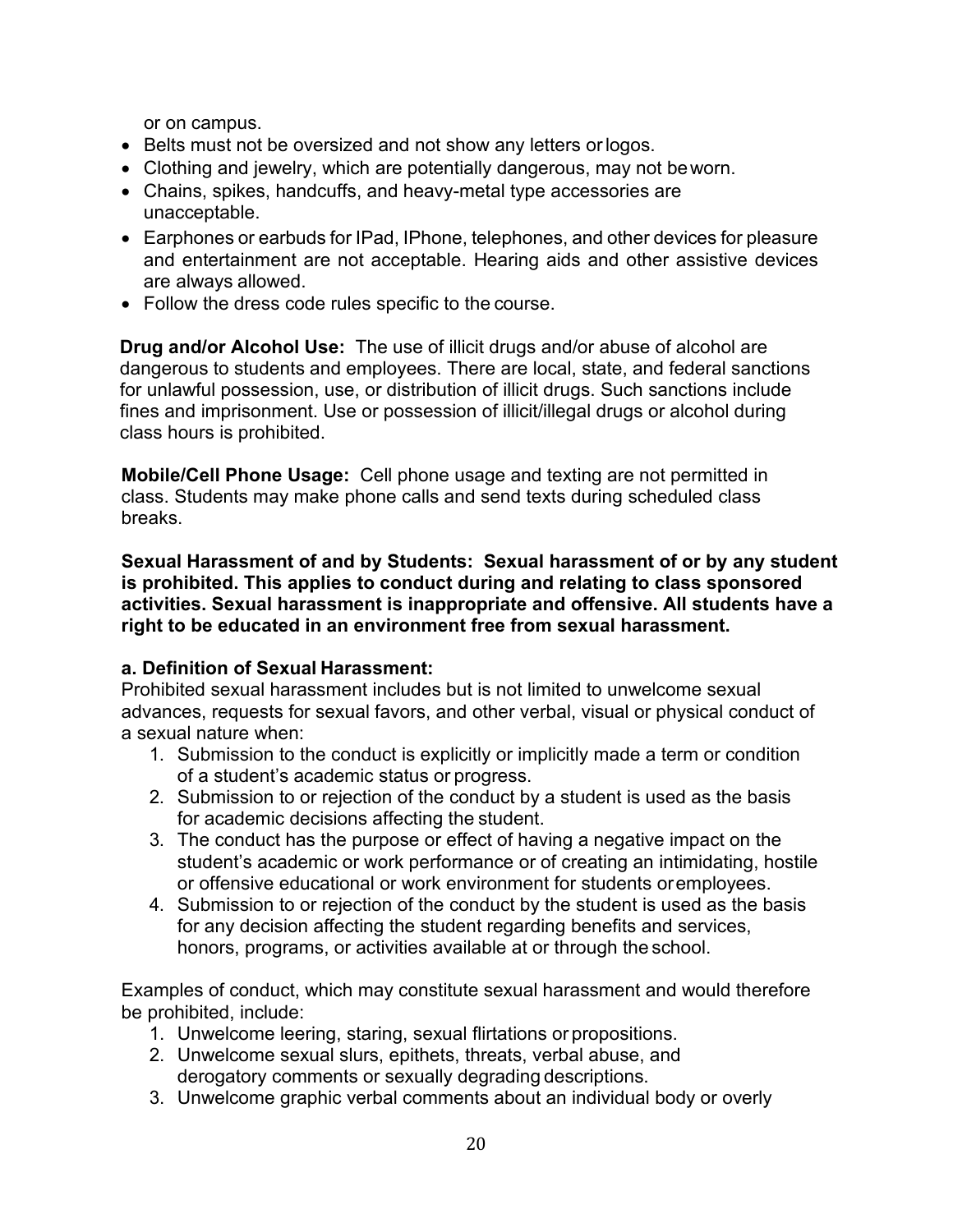personal conversation.

- 4. Unwelcome sexual jokes, stories, drawings, pictures, or gestures.
- 5. Unwelcome spreading of sexual rumors.
- 6. Unwelcome teasing or sexual remarks about any student.
- 7. Unwelcome touching of an individual's body or clothes in a sexualway.

### **b. Discipline/Consequences:**

- Any student who engages in the sexual harassment of anyone in class may be subject to disciplinary action up to and including being dropped from the class. All disciplinary actions taken against students from any of referring agencies will be conducted in conjunction with the agency that referred the student.
- Any employee who permits or engages in sexual harassment of students may be subject to disciplinary action up to and including dismissal.
- Any employee who receives a complaint of sexual harassment from a student and who does not act promptly to forward that complaint to his or her supervisor shall be disciplined appropriately.

### **c. Reporting Procedure/Investigation:**

1. Any staff member who receives a report, verbally or in writing, from a student regarding sexual harassment of that student or another student by a student, employee, vendor, or visitor, in the CENTER or training setting, must forward that report to his or her immediate supervisor within 24 hours or within a reasonable extension of time thereafter for compelling cause.

2. All complaints of sexual harassment will be investigated and promptlyresolved. 3. Upon receipt of an allegation of sexual harassment, an investigation will be initiated by the Chief Executive Officer or by his/her designee within 48 hours.

**Smoking:** Smoking is not permitted anywhere inside the Center facilities, buildings, or within 20 feet of the entrances to the buildings.

**Unacceptable Behavior:** Any unacceptable behavior either in and or around the class will be discussed with student, if behavior persists, the students referring agency will be contacted and the "Process for Violation" will be followed.

### **Violation of Conduct & Discipline Standards: Process**

- 1. Discussion between student and instructor.
- 2. Notification of CHIEF EXECUTIVE OFFICER or designee
- 3. If student referred by agency; CHIEF EXECUTIVE OFFICER or designee notifies referring agency
- 3. Written problem report sent to referring agency
- 4. Suspension of student
- <span id="page-20-0"></span>5. Drop from the program

### **STUDENT RECORDS**

The Center maintains student records for a minimum of five years and transcripts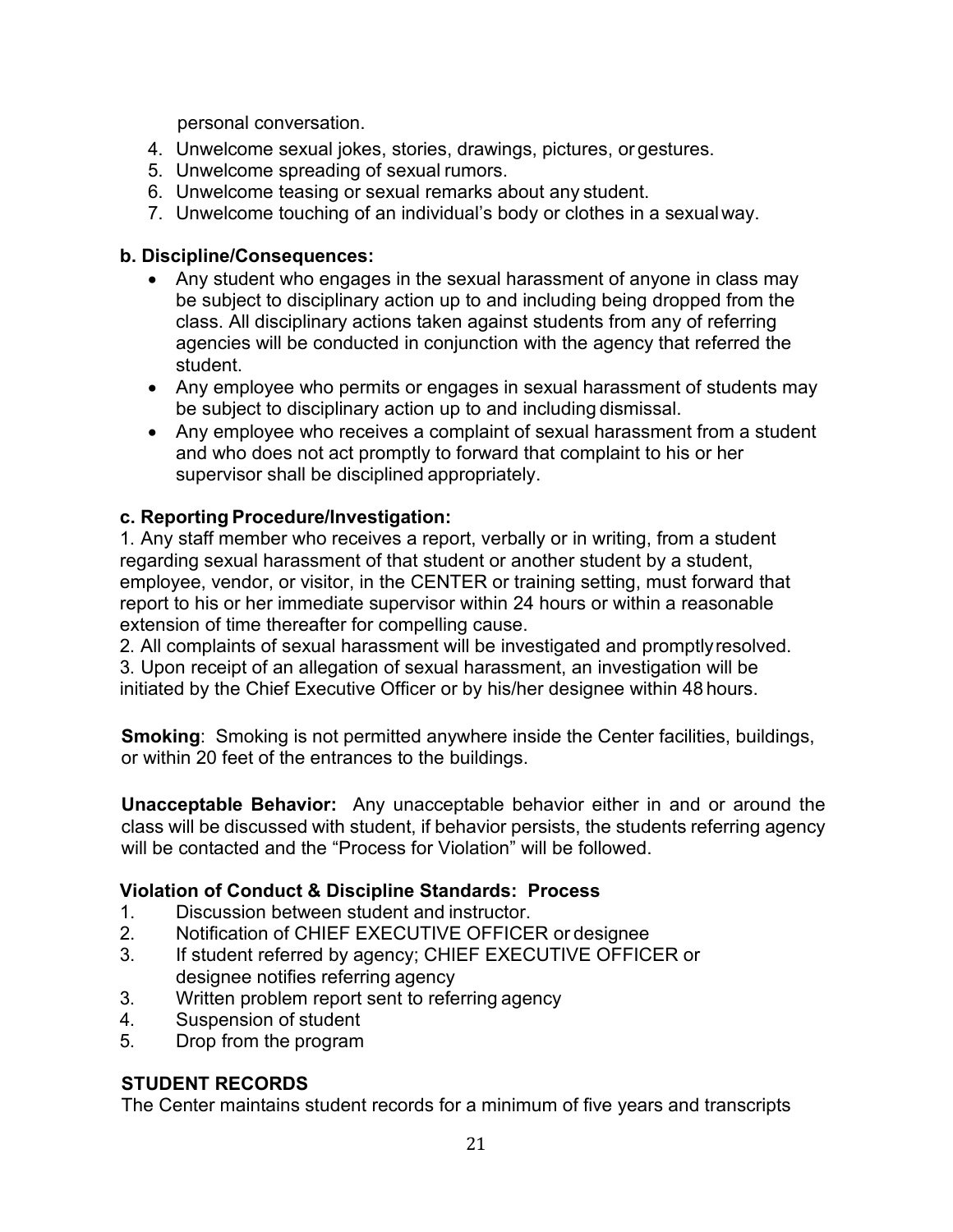permanently at the Center's Administration Office located at 3200 E. Spring St., 2nd Floor, Suite #3292, Long Beach, CA 90806

The original of the earned Program Certificate(s) is provided at no charge upon successful completion. Subsequent copies are available upon five-day advance notice and payment for copies. A file location and copy fee of \$20.00 for up to four certificates. Student record copies will only be released to the student upon a receipt of written request bearing the student's live/original signature. No student certificates will be issued until all tuition and other fees due to the Center are paid and current. Contact: To obtain a copy of your **certificate**(s) contact the Administration Office, ESSC, Inc., located at 3200 E. Spring St., 2<sup>nd</sup> Floor, Suite #3292, Long Beach, CA 90806.

### <span id="page-21-0"></span>**STUDENT SERVICES**

Instructors or Administrators will meet with each student to discuss any personal, classroom, academic, or financial problem when needed. Those students experiencing academic or other problems will be advised by an Instructor and/or the Chief Executive Officer to help overcome whatever difficulty is being experienced. Tutoring may be available after class hours by at no additional charge, check with your instructor.

**Student Parking**: Student parking is available at all sites. Additional parking available at the Administration Bldg. on the Northwest Corner, or side streets. The Center is not responsible for parking violations, property theft, or property damage. Please keep vehicle locked at all times.

**Student Personal Property:** Do not leave books, supplies, or personal items (purse, backpack, computers, iPad, iPhone, mobile phones) unattended in any classroom, office, or training facility. The CENTER will not be responsible for property theft or damage to student or staff's personal property.

**Support Services**: the student may inquire in the office regarding information on emergency support/referral services, child-care, housing, transportation, professional counseling services available within the community. The Center facility is conveniently located near hospitals and will refer students and staff to them whenever the need should arise. In case of emergencies, 911 will be called.

### <span id="page-21-1"></span>**STUDENT TUITION RECOVERY FUND (STRF)**

The State of California established the Student Tuition Recovery Fund (STRF) to relieve or mitigate economic loss suffered by a student in an educational program at a qualifying institution, who is or was a California resident while enrolled, or was enrolled in a residency program, if the student enrolled in the institution, prepaid tuition, and suffered an economic loss. Unless relieved of the obligation to do so, you must pay the state-imposed assessment for the STRF, or it must be paid on your behalf, if you are a student in an educational program, who is a California resident, or are enrolled in a residency program, and prepay all or part of your tuition.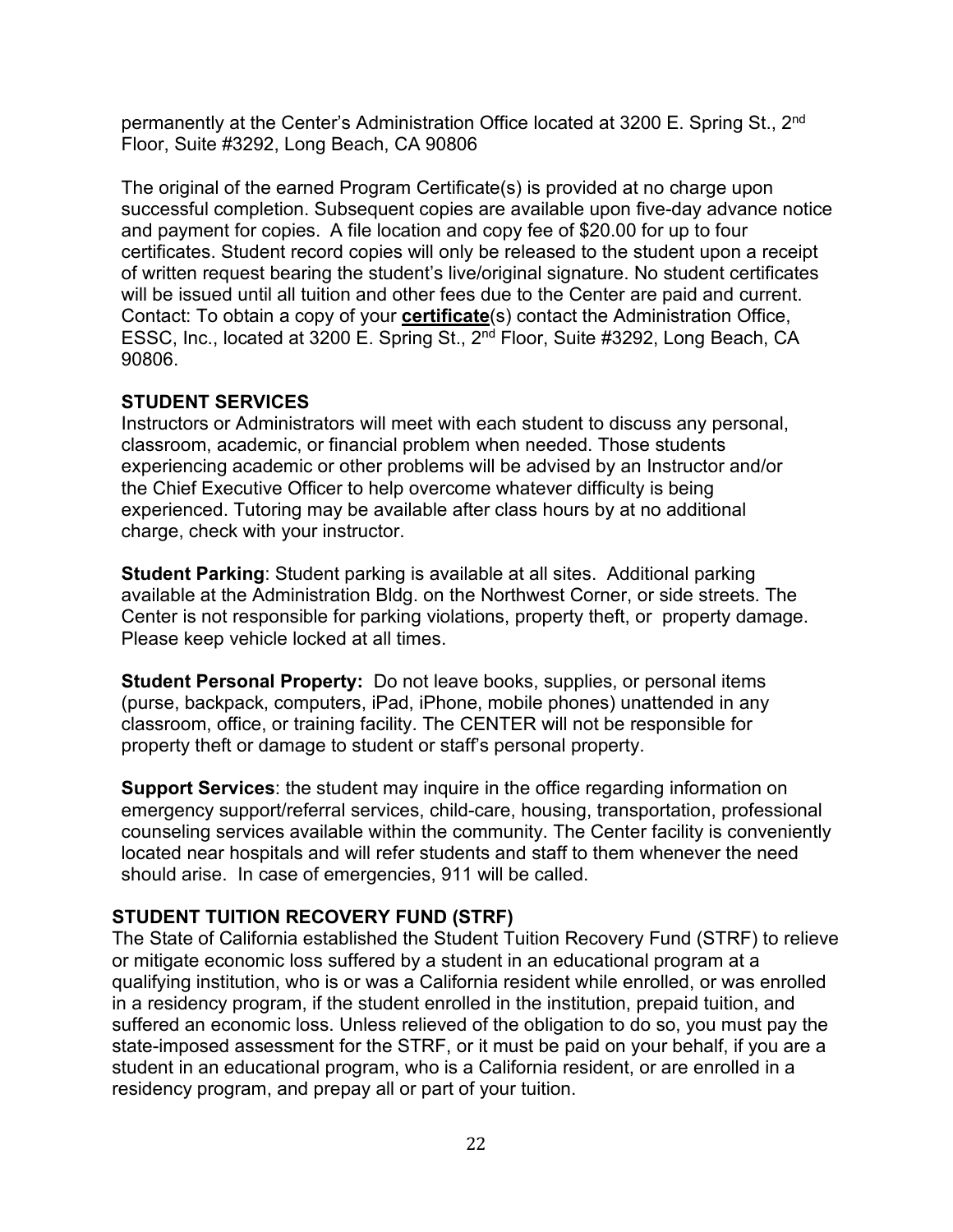You are not eligible for protection from the STRF and you are not required to pay the STRF assessment, if you are not a California resident, or are not enrolled in a residency program."

It is important that you keep copies of your enrollment agreement, financial aid documents, receipts, or any other information that documents the amount paid to the school. Questions regarding the STRF may be directed to the Bureau for Private Postsecondary Education, 1747 N Market Blvd #225 Sacramento, CA 95834, (916) 431-6959 or (888) 370-7589.

To be eligible for STRF, you must be a California resident or enrolled in a residency program, prepaid tuition, paid or deemed to have paid the STRF assessment, and suffered an economic loss as a result of any of the following:

- 1. The institution, a location of the institution, or an educational program offered by the institution was closed or discontinued, and you did not choose to participate in a teach-out plan approved by the Bureau or did not complete a chosen teach-out plan approved by the Bureau.
- 2. You were enrolled at an institution or a location of the institution within the 120-day period before the closure of the institution or location of the institution or were enrolled in an educational program within the 120-day period before the program was discontinued.
- 3. You were enrolled at an institution or a location of the institution more than 120 days before the closure of the institution or location of the institution, in an educational program offered by the institution as to which the Bureau determined there was a significant decline in the quality or value of the program more than 120 days before closure.
- 4. The institution has been ordered to pay a refund by the Bureau but has failed to do so.
- 5. The institution has failed to pay or reimburse loan proceeds under a federal student loan program as required by law or has failed to pay or reimburse proceeds received by the institution in excess of tuition and other costs.
- 6. You have been awarded restitution, a refund, or other monetary award by an arbitrator or court, based on a violation of this chapter by an institution or representative of an institution, but have been unable to collect the award from the institution.
- 7. You sought legal counsel that resulted in the cancellation of one or more of your student loans and have an invoice for services rendered and evidence of the cancellation of the student loan or loans.

To qualify for STRF reimbursement, the application must be received within four (4) years from the date of the action or event that made the student eligible for recovery from STRF.

A student whose loan is revived by a loan holder or debt collector after a period of noncollection may, at any time, file a written application for recovery from STRF for the debt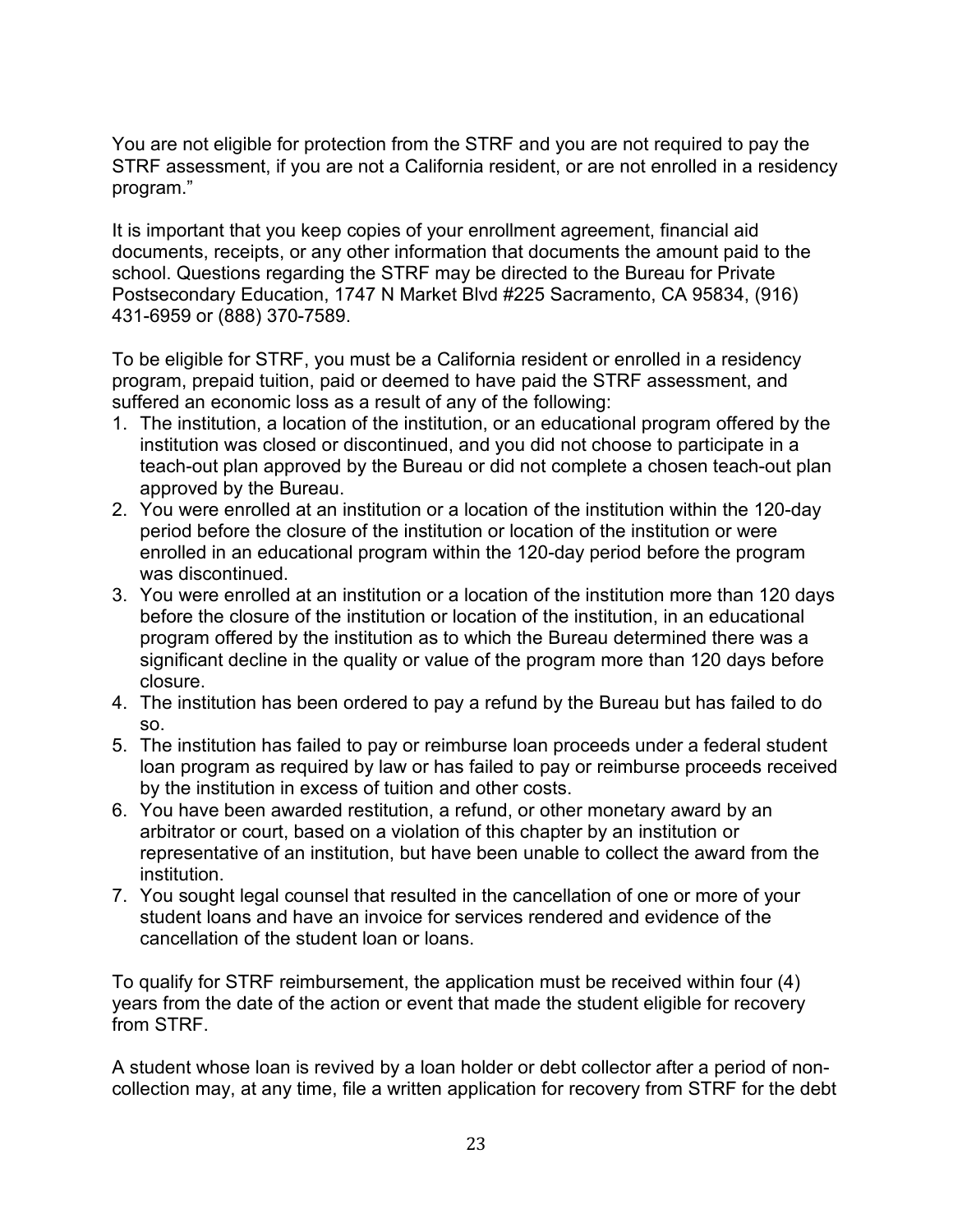that would have otherwise been eligible for recovery. If it has been more than four (4) years since the action or event that made the student eligible, the student must have filed a written application for recovery within the original four (4) year period, unless the period has been extended by another act of law.

However, no claim can be paid to any student without a social security number or a taxpayer identification number.

### **TRANSFERABILITY OF CREDITS AND CREDENTIALS EARNED AT**

**EMPLOYED SECURITY SERVICE CENTER, INC.:** The transferability of CREDITS you earn at Employed Security Service Center, Inc. is at the complete discretion of an institution to which you may seek to transfer. Acceptance of the Certificate(s) you earn in the educational program is also at the complete discretion of the institution to which you may seek to transfer.

If the certificate(s) that you earn at this institution are not accepted at the institution to which you seek to transfer, you may be required to repeat some or all your coursework at that institution. For this reason, you should make certain that your attendance at this institution will meet your educational goals. This may include contacting an institution to which you may seek to transfer after attending the Employed Security Service Center, Inc. to determine if your certificate(s) will be accepted for transfer.

**USE OF IMAGES**: Students acknowledge that during the program, there may be photographic, or video images taken. Each student understands that these images might be used in print media publications, advertisements, online, and in any other format that ESSC chooses. Students release ESSC, their employees, agents, and designees from liability for any violation of any personal proprietary right you may have in connection with such use of these images.

**VISA SERVICES**: The Center does not accept students that are in the United States on a VISA. We do not provide VISA services and will not vouch for any students' status or associate charges.